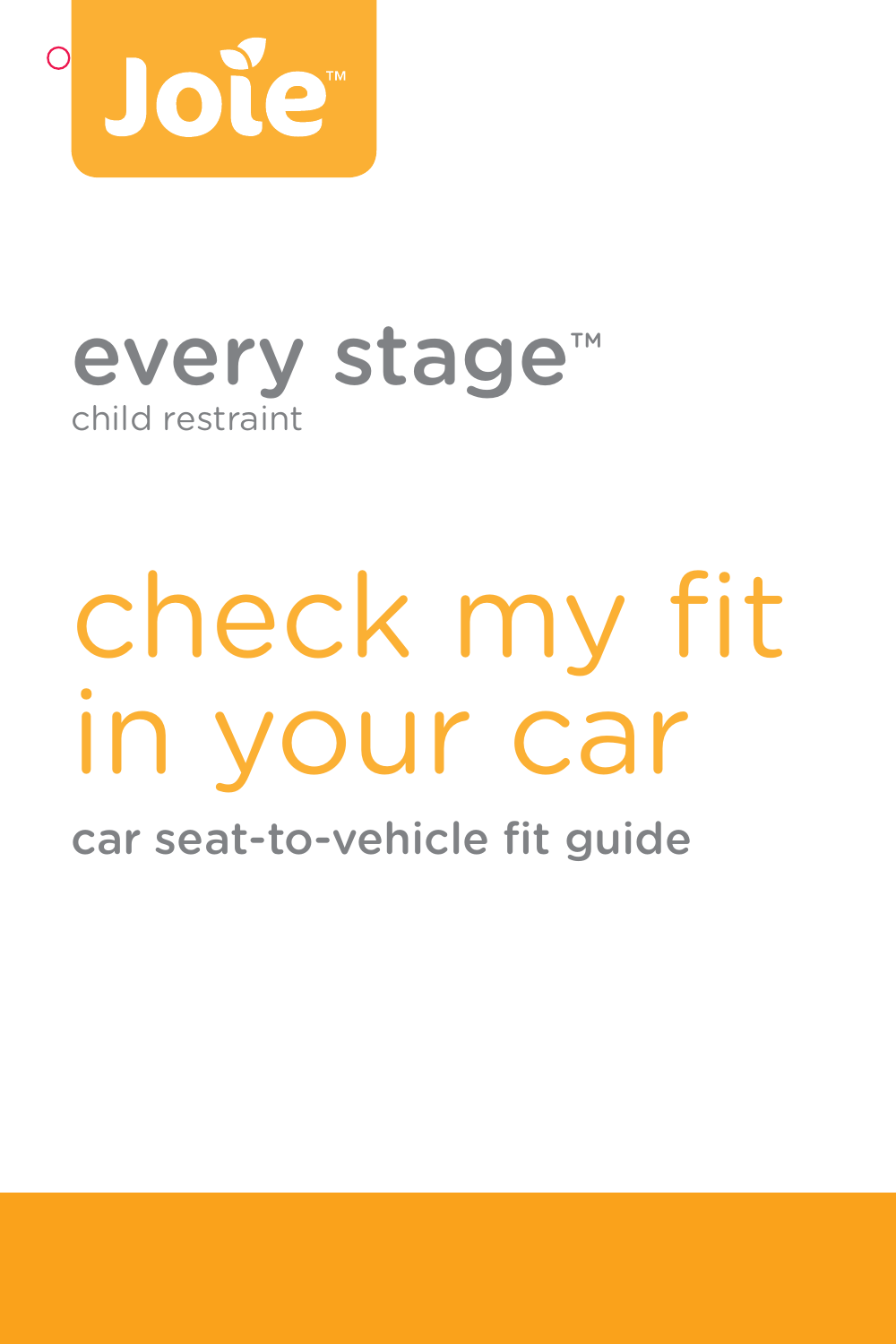## $\bigcap$



# GB Vehicle Fitting Information

This child restraint is approved to UN ECE regulation 44, 04 series of amendments. It is suitable to fix into seat positions in most cars. The numbers on the diagram below correspond with the vehicle fitting positions listed in the following pages.

Seat positions in other cars may also be suitable to accept the child restraint. If in doubt, consult either the child restraint manufacturer or the retailer.

ALWAYS give priority to the rear seats of your vehicle.

Don't use it on front seat with active airbag when installed in rear facing mode.

If your child restraint can be fitted, it is marked with •

If your child restraint cannot be fitted, it is marked with x

Electric or hybrid vehicles are marked with  $\overline{\mathbf{z}}$ 

i-Size vehicles are marked with  $\mathbf{S}$ 

Vehicles with underfloor storage boxes are marked with SB!

If your vehicle is not listed in this manual or it is not marked with either a • or x then please refer to your vehicle's handbook or contact the manufacturer for further information.

Group 0+

Alfa Romeo

## $(1)$   $(2)$   $(3)$   $(4)$   $(5)$   $(6)$   $(7)$

Guilietta (2010 >) • • • • • • x - - Mito  $(2009 >)$  . - - - - -

Audi

| A1 $(2011)$                  |   |   | x            |                           |                          |                              |   |
|------------------------------|---|---|--------------|---------------------------|--------------------------|------------------------------|---|
| A1 Sportback (2012 >)        |   | ٠ | ×            | ٠                         |                          |                              |   |
| A3 Hatchback (2012 >)        |   | ٠ | x            | ٠                         |                          |                              |   |
| A3 (1996 - 2003)             | × |   | ×            | ۰                         |                          |                              |   |
| A3 S3 (2012 >)               | ٠ | ٠ | ×            | ٠                         |                          |                              |   |
| A3 e-Tron Sportback (2015 >) |   |   | x            | ٠                         |                          |                              |   |
| A3 Saloon (2014 >)           |   | ٠ | $\mathbf{x}$ | ٠                         |                          |                              |   |
| A4 Allroad (2009 >)          |   |   | ×            |                           |                          |                              |   |
| A4 Avant (2008 >)            |   | ٠ | x            | ٠                         |                          |                              |   |
| A4 Saloon (2008 >)           |   | ۰ | $\mathbf{x}$ | ٠                         |                          | $\overline{\phantom{a}}$     |   |
| A4 S4 (2009 >)               |   |   | x            | ۰                         |                          |                              |   |
| A4 S4 Avant (2009 >)         |   |   | x            |                           |                          |                              |   |
| A5 (2007)                    | ٠ | ٠ | x            | ٠                         |                          |                              |   |
| A5 Sportback (2009 >)        |   | ٠ | x            | ٠                         |                          |                              |   |
| A5 S5 Sportback (2007 >)     |   |   | $\mathbf{x}$ | ٠                         |                          |                              |   |
| A6 (2011)                    |   |   | ×            | ۰                         |                          |                              |   |
| A6 Allroad (2011 >)          | ٠ | ٠ | ×            | ٠                         |                          |                              |   |
| A6 Avant (2011 >)            |   | ٠ | ×            |                           |                          |                              |   |
| A6 S6 $(2011)$               |   |   |              | ٠                         |                          | $\overline{\phantom{a}}$     |   |
|                              |   |   | $\mathsf{x}$ |                           |                          |                              |   |
| A7 Sportback (2011 >)        |   |   | ×            | ٠                         |                          |                              |   |
| A8 $(2011)$                  |   |   |              | ٠                         |                          |                              |   |
| A8 S8 (2011 >)               |   |   |              |                           |                          |                              |   |
| Q3 (2013)                    |   |   | ×            |                           |                          |                              |   |
| Q5(2009)                     |   | ٠ | ×            | ٠                         |                          |                              |   |
| Q7 (2006 - 2014)             |   |   |              | ۰                         | x                        | $\qquad \qquad \blacksquare$ | × |
| Q7 (2015)                    |   |   |              |                           | ×                        | $\overline{\phantom{0}}$     | × |
| TT Coupe (2006 >)            |   |   | $X -$        | $\boldsymbol{\mathsf{x}}$ | $\overline{\phantom{0}}$ | $\overline{\phantom{a}}$     |   |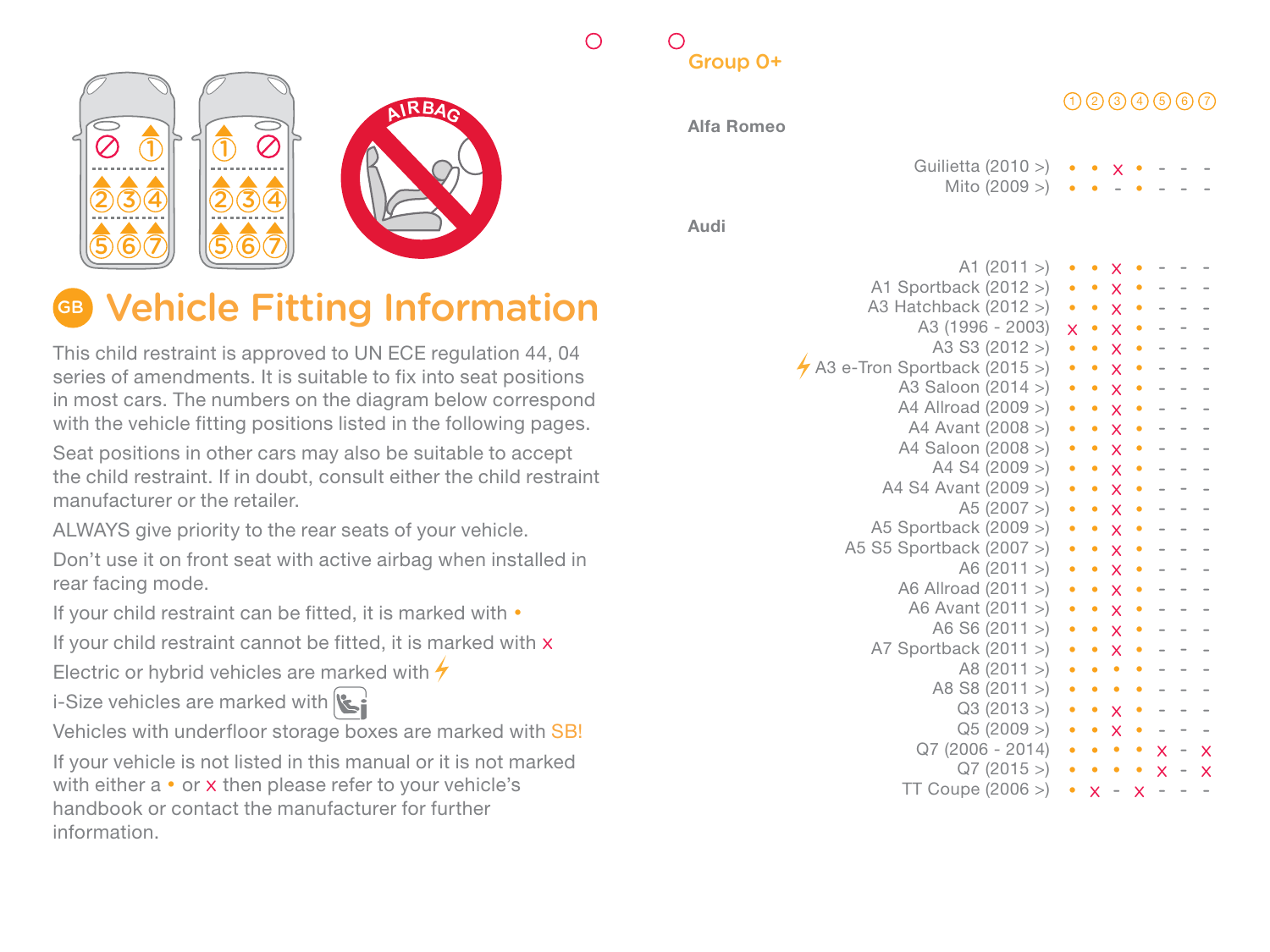|                                                                                       | 0000000                                                       |                                                                            | ののののののの                                                         |
|---------------------------------------------------------------------------------------|---------------------------------------------------------------|----------------------------------------------------------------------------|-----------------------------------------------------------------|
|                                                                                       |                                                               |                                                                            |                                                                 |
| Bentley                                                                               |                                                               | Chevrolet                                                                  |                                                                 |
|                                                                                       |                                                               |                                                                            |                                                                 |
| Continental GT (2003 - 2012) • $x - x -$                                              |                                                               |                                                                            | Aveo (2012 >) $\cdot \cdot \cdot$ x $\cdot$ - - -               |
| Continental Flying Spur (2005 - 2012) $\cdot \cdot \cdot \cdot$ - - -                 |                                                               |                                                                            | Captiva (2007 >) $\cdot \cdot \cdot \cdot$ $\cdot \cdot$ x - x  |
| Continental GTC (2006 - 2012) • $x - x -$                                             |                                                               |                                                                            | Cruze (2009 >) • • $\times$ • – – –                             |
| Mulsanne (2010 >) $\cdot \cdot \cdot \cdot$ - - -                                     |                                                               |                                                                            | Spark (2012 >) • • $x$ • - - -                                  |
|                                                                                       |                                                               |                                                                            | Volt $(2011 >) \cdot \cdot \cdot - \cdot -$                     |
| <b>BMW</b>                                                                            |                                                               |                                                                            | Orlando (2011 >) $\cdot \cdot \cdot \cdot \cdot$ x - x          |
|                                                                                       |                                                               |                                                                            | Traxx (2013 >) $\cdot \cdot \cdot$ x $\cdot$ - - -              |
| 1 Series Convertible (2008 - 2015) ••• -• - -                                         |                                                               |                                                                            |                                                                 |
| 1 Series Coupe (2008 - 2015) ••• -• - -                                               |                                                               | Chrysler                                                                   |                                                                 |
| 1 Series F20 (2011 >) $\cdot \cdot \cdot$ x $\cdot$ - - -                             |                                                               |                                                                            |                                                                 |
| 2 Series Active Tourer (2015 >) $\cdot \cdot \cdot$ x $\cdot$ - - -                   |                                                               | Grand Voyager (2008 >) $\cdot \cdot$ - $\cdot \times \times$               |                                                                 |
| 2 Series Coupe (2014 >) $\cdot \cdot$ $\cdot$ $\cdot$ $\cdot$ $\cdot$ $\cdot$ $\cdot$ |                                                               |                                                                            | 300 C (2012 >) $\bullet \bullet \times \bullet$ - - -           |
| 3 Series Coupe (2007 - 2014) • x - x - - -                                            |                                                               |                                                                            | Delta (2011 >) $\cdot \cdot \cdot$ $\cdot$ - - -                |
| 3 Series F30 (2012 >) • • x • - - -                                                   |                                                               |                                                                            | Ypsilon (2011 >) $\cdot \cdot \cdot$ x $\cdot$ - - -            |
| 5 Series Saloon (2003 - 2010) • • x • - - -                                           |                                                               |                                                                            |                                                                 |
| 5 Series Touring (2003 - 2010) • • x • - - -                                          |                                                               | Citroen                                                                    |                                                                 |
| 5 Series Touring $(2011)$ $\cdot \cdot \cdot$ $\cdot$ $\cdot$ - - -                   |                                                               |                                                                            |                                                                 |
| 5 Series Saloon (2011 >) • • x • - - -                                                |                                                               | SB! Berlingo Multispace (2007 >) $\cdot \cdot \cdot$ x $\cdot \cdot$ x - x |                                                                 |
|                                                                                       | 5 Series (2011 >) $\bullet \bullet \times \bullet - -$        |                                                                            | $C1 (2006 - 2015) \cdot \cdot \cdot - \cdot -$                  |
| 6 Series Coupe (2011 >) • $x - x -$                                                   |                                                               |                                                                            | $C1 (2015>) \cdot \cdot \cdot - \cdot -$                        |
| 6 Series Convertible (2011 >) • $x - x -$                                             |                                                               | C3 5 Door (2009 >) $\bullet \bullet x \bullet - -$                         |                                                                 |
| 6 Series Gran Coupe (2011 >) $\cdot \cdot \cdot$ x $\cdot$ - - -                      |                                                               | SB! C3 Picasso (2009 >) $\cdot \cdot \cdot$ x $\cdot$ - - -                |                                                                 |
|                                                                                       | 7 Series (2010 >) $\bullet \bullet \bullet \bullet \bullet -$ |                                                                            | $C4 (2010 >) \cdot \cdot \cdot \cdot x \cdot -$                 |
|                                                                                       |                                                               |                                                                            |                                                                 |
|                                                                                       | $\frac{1}{2}$ i3 (2014 >) • • x • - - -                       | SB! C4 Picasso (2007 - 2014)                                               |                                                                 |
|                                                                                       | $X1 (2010 >) \cdot \cdot \cdot \cdot X \cdot - -$             | SB! C4 Picasso (2014 >) $\cdot \cdot \cdot \cdot \cdot$ $\cdot \cdot$      |                                                                 |
|                                                                                       | $X3 F25 (2011 >) \cdot \cdot \cdot \cdot$ x $\cdot$ - - -     | C5 Saloon (2008 >) $\cdot \cdot \cdot$ x $\cdot$ - - -                     |                                                                 |
|                                                                                       | $X4(2014>)$ . $X + - -$                                       | C5 Tourer (2008 >) $\cdot \cdot \cdot$ x $\cdot$ - - -                     |                                                                 |
|                                                                                       | $X5(2007 - 2014)$ x - x                                       | C4-Cactus (2015 >) • • $\times$ • - - -                                    |                                                                 |
|                                                                                       | $X5 (2015) \cdot \cdot \cdot \cdot \cdot \times - \times$     |                                                                            | $DS3 (2011 >) \cdot \cdot \cdot \times \cdot$ - - -             |
|                                                                                       | $X6 (2008 >)$                                                 |                                                                            | $DS4 (2011 >) \cdot \cdot \cdot \times \cdot$ - - -             |
|                                                                                       | $X6(2015)$                                                    |                                                                            | $DS5 (2013>)$ $\bullet \bullet \bullet \bullet$ $\bullet$ - - - |
|                                                                                       | $3-GT (2013>)$ $\bullet \bullet \bullet \bullet$              |                                                                            |                                                                 |
|                                                                                       | 5-GT (2010 >) $\bullet \bullet \times \bullet - -$            | Dacia                                                                      |                                                                 |
| Cadillac                                                                              |                                                               |                                                                            | Duster (2012 >) $\cdot \cdot \cdot$ x $\cdot$ - - -             |
|                                                                                       |                                                               |                                                                            | Sandero (2013 >) $x \cdot x \cdot -$                            |
| BLS Saloon (2006 - 2011) • • x • - - -                                                |                                                               |                                                                            |                                                                 |

 $\sim$ 

 $\sim$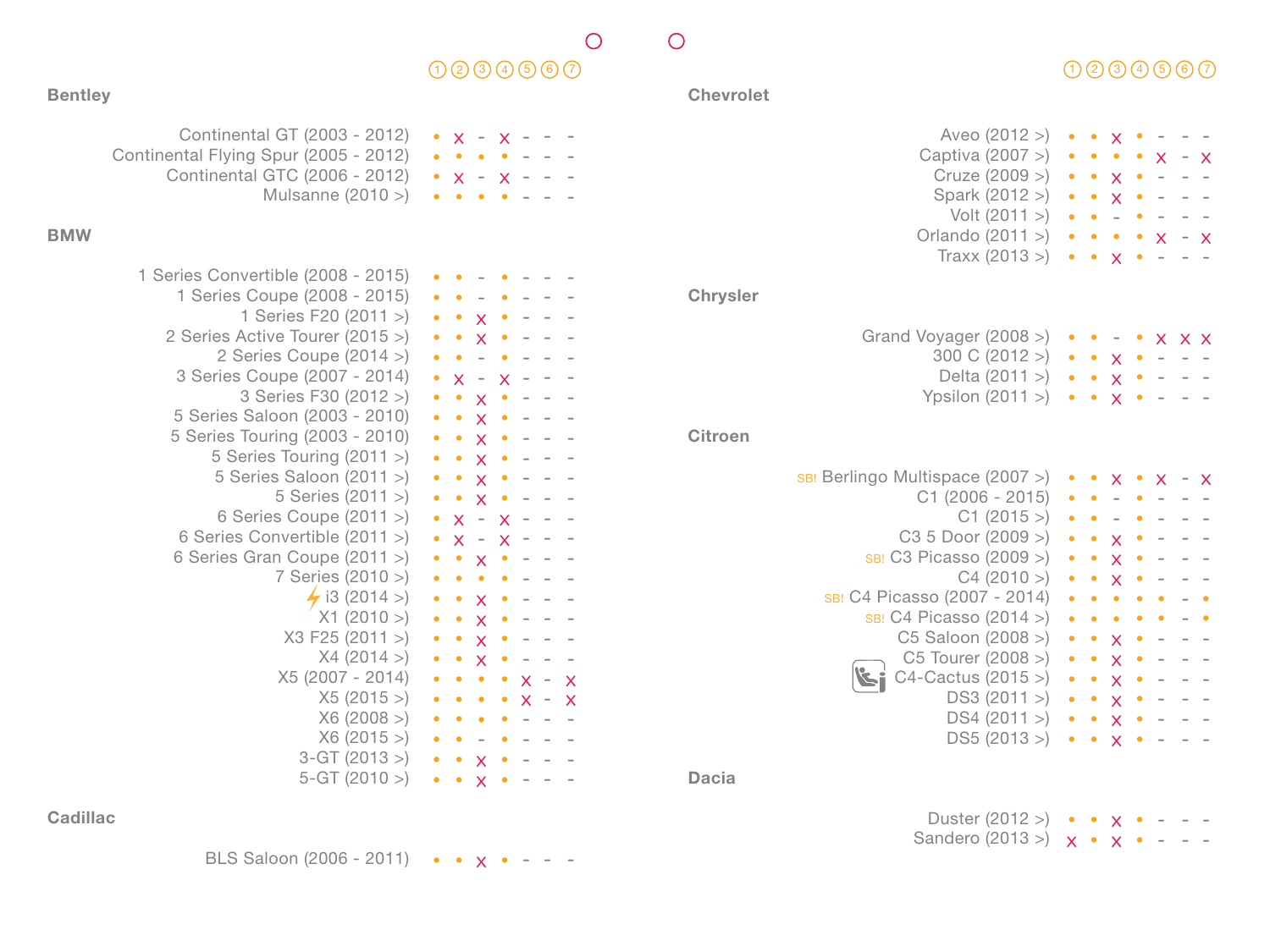

Fiat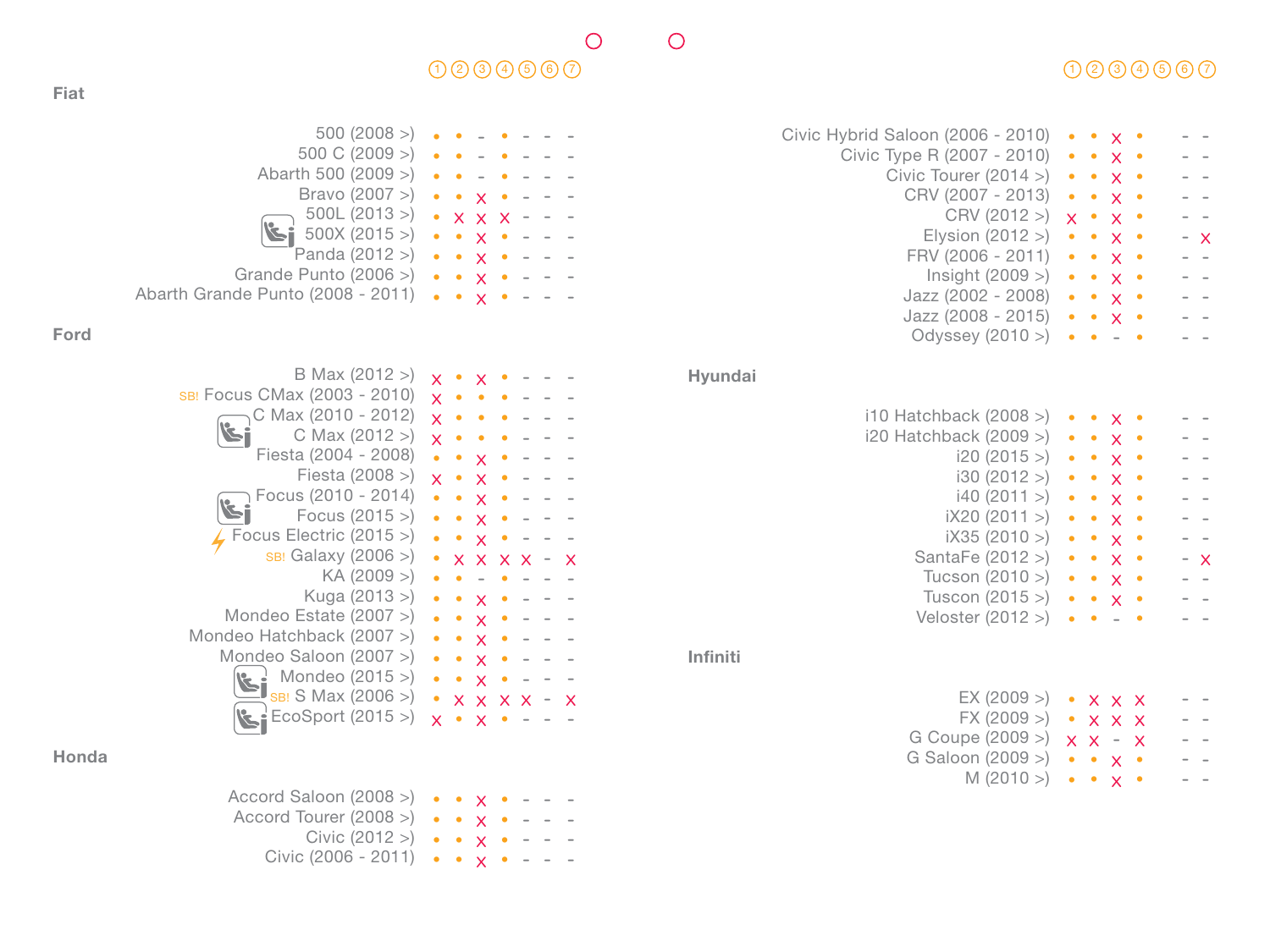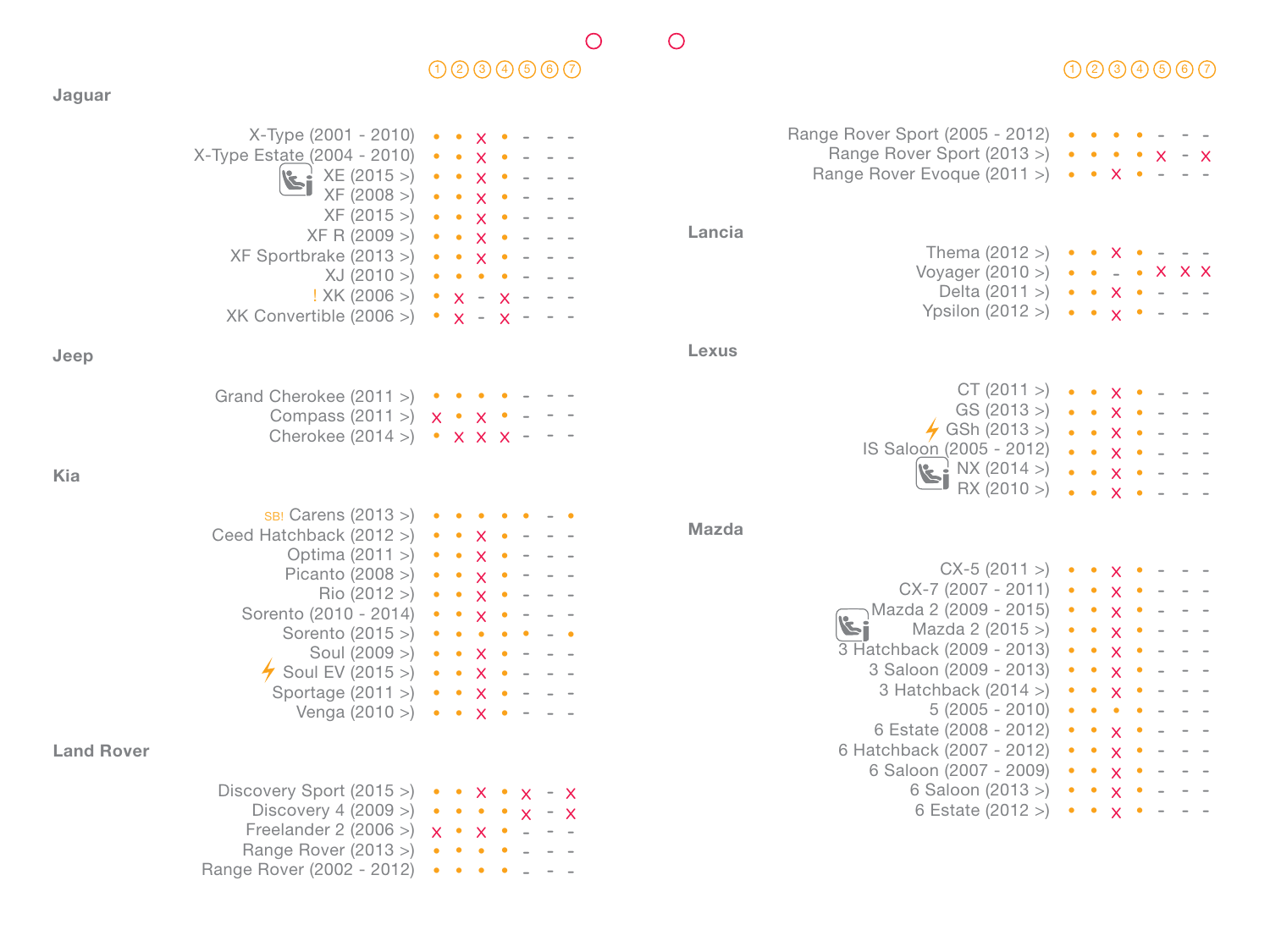|                                                                                                                                                                                                                                                                                                                                                                                                                                                                                                                                                                                      | $0@0@0@0\,$                                  |                                                                                                                                                                                                                                                                                                                                                                                                                                                                                                                                         | 0000000                                                                                                                        |  |
|--------------------------------------------------------------------------------------------------------------------------------------------------------------------------------------------------------------------------------------------------------------------------------------------------------------------------------------------------------------------------------------------------------------------------------------------------------------------------------------------------------------------------------------------------------------------------------------|----------------------------------------------|-----------------------------------------------------------------------------------------------------------------------------------------------------------------------------------------------------------------------------------------------------------------------------------------------------------------------------------------------------------------------------------------------------------------------------------------------------------------------------------------------------------------------------------------|--------------------------------------------------------------------------------------------------------------------------------|--|
| les-Benz                                                                                                                                                                                                                                                                                                                                                                                                                                                                                                                                                                             |                                              | Mitsubishi                                                                                                                                                                                                                                                                                                                                                                                                                                                                                                                              |                                                                                                                                |  |
| A Class (2005 - 2012) $\cdot \cdot \cdot$ x $\cdot$ - -<br>A Class (2013 >) $\cdot \cdot \cdot$ x $\cdot$ -<br>B Class (2012 >) $\cdot \cdot \cdot$ x $\cdot$ -<br>$\frac{1}{2}$ B Class EV (2015 >) $\cdot \cdot \cdot$ x $\cdot$ - -<br>C Class (2008 >) $\cdot \cdot \cdot$ x $\cdot$ -<br>C Class Estate (2008 >) $\cdot \cdot \cdot$ x $\cdot$ -<br>C Class Coupe $(2011 >) \cdot \cdot \cdot$ - - -<br>C Class Estate (2015 >) $\cdot \cdot \cdot$ x $\cdot$ -<br>CLS Shootingbrake $(2012) \cdot \cdot \cdot \cdot$ x $\cdot$ -<br>CLS Coupe $(2011) \cdot \cdot \cdot \cdot$ | CLA (2013 >) $\cdot \cdot \cdot$ x $\cdot$ - | $ASK (2010 >) \cdot \cdot \cdot$<br>Colt (2007 - 2013) $\bullet$ •<br>Lancer (2008 - 2011) • •<br>Lancer Sportback (2008 - 2011) • •<br>Lancer Ralliart (2009 - 2011) $\cdot \cdot$<br>Outlander (2007 - 2013) • X<br>Outlander (2013 >) $\times$ •<br>◆ Outlander PHEV (2015 >) $\times$ •<br>Shoqun $(2007) \cdot \cdot \cdot$<br>Nissan                                                                                                                                                                                              | $X - - -$                                                                                                                      |  |
| E Class Saloon (2009 - 2012) • • x • - -<br>E Class Coupe $(2009) \cdot \cdot \cdot - \cdot -$<br>E Class Estate (2013) $\cdot \cdot \cdot$ x $\cdot$ - -<br>E Class Saloon (2013 >) $\cdot \cdot \cdot$ x $\cdot$ - $\cdot$<br>GL Class (2006 - 2012) • • $x \cdot x$ -<br>GL Class (2012 >) $\cdot \cdot \cdot$ x $\cdot$ x -<br>M/ML Class (2005 - 2012) _<br>M/ML Class (2012 >) $\cdot \cdot \cdot \cdot$ - -<br>R Class (2006 - 2012) • • x • x -<br>S Class (2006 - 2013) • x x x - -<br>S Class (2015 >) • x x x - -<br>SL Class $(2012) \cdot - - - - -$                    | SLK $(2011 >) \cdot - - - - -$               | Juke $(2010) \cdot \cdot \cdot$<br>Micra $(2011) \cdot \cdot \cdot$<br>Note $(2006 - 2013) \cdot \cdot \cdot$<br>Note $(2014) \cdot \cdot \cdot$<br>Qashqai+2 (2008 - 2015) x ·<br>Qashqai $(2014) \cdot \cdot \cdot$<br>Quest MPV (2012 $>$ ) $\cdot \cdot$<br>Pulsar (2015 >) $\bullet \bullet$<br>X-Trail (2007 - 2015) • x<br>X-Trail (2015 >) • $\times$<br>Opel                                                                                                                                                                   | $ -$<br>$\bullet$ $-$<br>$\bullet$ X - X<br>$ -$<br>$\bullet\quad \bullet\quad \  \, -\quad \bullet$<br>$X - - -$<br>$X X - X$ |  |
| V Class (2015 >) $\cdot \cdot \cdot \cdot \cdot$<br>Aini (Cooper) Hatchback (2006 - 2014) • • - • - -<br>Mini (Cooper) Hatchback (2014 >) $\cdot \cdot$ $\cdot$ $\cdot$ $\cdot$ $\cdot$ $\cdot$<br>Mini Coupe $(2009 >) \cdot - - - -$<br>Mini Countryman (2010 >) $x \cdot x \cdot -$<br>Mini Paceman $(2013) \cdot \cdot \cdot \cdot$<br>Mini 5dr (2015 >) $\bullet \bullet x \bullet -$                                                                                                                                                                                           |                                              | Adam (2013 >) $\bullet \bullet$<br>Agila $(2008 >) \cdot \cdot \cdot$<br><b><math>\frac{1}{2}</math></b> Ampera (2011 >) • •<br>Antara (2007 - 2015) $\bullet$ $\bullet$<br>Astra 5dr (2010 >) $\sqrt{ }$ •<br>Astra Estate (2010 >) $\times$ •<br>Astra GTC $(2011) \cdot \cdot \cdot$<br>Astra (2015 >) $\bullet \bullet \times \bullet$ - - -<br>Corsa 3dr Hatchback (2006 - 2015) x · x · - - -<br>Corsa 5dr Hatchback (2006 - 2015) $X \cdot X \cdot - -$<br>Corsa 5dr(2015 >) • • $\times$ • – – –<br>Corsa VXR (2007 >) $\times$ | $\bullet$ $-$                                                                                                                  |  |

- 
- Corsa 3dr Hatchback (2006 2015)<br>Corsa 5dr Hatchback (2006 2015)<br>Corsa 5dr(2015 >)<br>Corsa VXR (2007 >)<br>Insignia Hatchback (2009 >)
	-
	-

 $\circ$  $\circ$ 

#### Merced

#### Mini

|  |  | Mini (Cooper) Hatchback (2006 - 2014) • • - • -<br>Mini (Cooper) Hatchback (2014 $>$ ) $\cdot$ $\cdot$ $\cdot$ $\cdot$ $\cdot$<br>Mini Coupe $(2009 >) \bullet - - - -$<br>Mini Countryman (2010 >) $x \cdot x$ -<br>Mini Paceman $(2013)$<br>Mini 5dr (2015 >) $\bullet \bullet x \bullet -$ |
|--|--|-----------------------------------------------------------------------------------------------------------------------------------------------------------------------------------------------------------------------------------------------------------------------------------------------|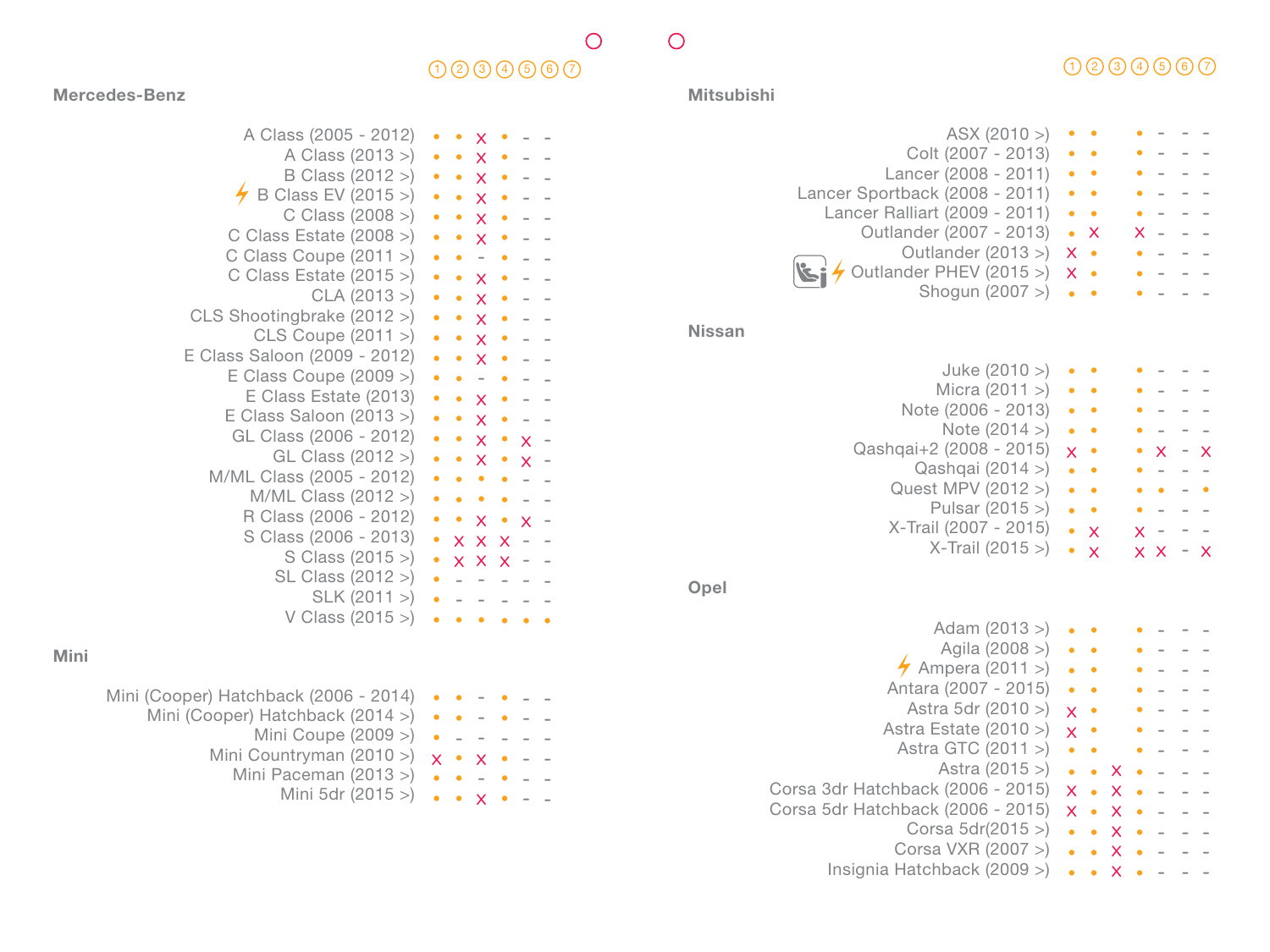#### 1)(2)(3)(4)(5)(6)(7

#### $\circ$  $\circ$

# 1)(2)(3)(4)(5)(6)(7

#### Renault

| Captur (2015 >)<br>Clio (2005 - 2012)<br>Clio Renault Sport (2006 - 2012)<br>Clio Sport Tourer (2007 - 2012)<br>Clio (2013>)<br>Kadjar (2015 >)<br>Laguna (2008 - 2012)<br>Laguna Sport Tourer (2008 - 2012)<br>SB! Megane Hatchback (2008 >)<br>Megane Sport Tourer (2009 >)<br>Modus (2004 - 2012)<br>Grand Modus (2008 - 2012)<br>вв! Scenic (2009 >)<br>Twingo (2007 - 2014)<br>Twingo (2015 >) | ۰<br>۰<br>۰<br>٠<br>٠<br>۰<br>۰<br>٠<br>۰<br>۰<br>۰    | $\bullet$<br>$\bullet$<br>$\bullet$<br>$\bullet$<br>$\bullet$<br>$\bullet$<br>٠<br>٠<br>٠<br>٠<br>$\bullet$<br>$\bullet$<br>$\bullet$<br>$\bullet$<br>$\bullet$ | ×<br>X.<br>×.<br>×.<br>×<br>×<br>×<br>×<br>×<br>×<br>X.<br>×<br>٠                                      | ٠<br>٠<br>٠<br>٠<br>٠<br>۰<br>۰<br>٠<br>٠<br>۰<br>۰<br>۰<br>٠ |  | $ -$<br>- -<br>- -<br>$\overline{\phantom{a}}$<br>$\overline{\phantom{a}}$<br>$\overline{\phantom{a}}$<br>$\overline{\phantom{a}}$<br>$\overline{\phantom{a}}$<br>$\overline{\phantom{a}}$<br>$\overline{\phantom{a}}$<br>$- x$<br>$ -$ |
|-----------------------------------------------------------------------------------------------------------------------------------------------------------------------------------------------------------------------------------------------------------------------------------------------------------------------------------------------------------------------------------------------------|--------------------------------------------------------|-----------------------------------------------------------------------------------------------------------------------------------------------------------------|--------------------------------------------------------------------------------------------------------|---------------------------------------------------------------|--|-----------------------------------------------------------------------------------------------------------------------------------------------------------------------------------------------------------------------------------------|
| $9-3(2002 - 2012)$<br>9-3 Sport Wagon (2005 - 2012)<br>9-3 X (2009 - 2012)<br>9-5 Estate (2005 - 2010)<br>$9-5(2011 - 2012)$                                                                                                                                                                                                                                                                        | ۰<br>٠                                                 | ٠<br>$\bullet$ . $\bullet$ .<br>$\bullet$ . $\bullet$ .<br>$\bullet$<br>٠                                                                                       | $\times$ .<br>$\times$ .<br>×.<br>X.<br>$\mathsf{x}$                                                   | ٠<br>۰<br>٠                                                   |  |                                                                                                                                                                                                                                         |
| SB! Alhambra $(2010)$<br>Altea (2004 - 2011)<br>Altea XL (2007 - 2011)<br>Altea Freetrack4 (2007 - 2009)<br>Arosa (1997 - 2004)<br>Exeo (2008 - 2014)<br>Exeo ST Estate (2008 - 2014)<br>Ibiza Cupra (2009 >)<br>Ibiza FR (2009 >)<br>Ibiza Hatchback (2008 - 2013)<br>Leon Cupra (2007 - 2011)<br>Leon FR (2006 - 2012)                                                                            | $\bullet$<br>۰<br>٠<br>٠<br>۰<br>۰<br>٠<br>۰<br>۰<br>٠ | ٠<br>٠<br>٠<br>٠<br>٠<br>$\bullet$<br>$\bullet$<br>$\bullet$<br>$\bullet$<br>$\bullet$ . $\bullet$ .<br>$\bullet$                                               | X.<br>×.<br>×<br>$\overline{\phantom{a}}$<br>×<br>×<br>×.<br>×.<br>×.<br>×.<br>$\overline{\mathsf{x}}$ | ٠<br>٠<br>٠<br>٠<br>٠<br>۰<br>۰<br>۰<br>۰<br>۰<br>۰           |  | - <b>x</b><br>$\frac{1}{2}$<br>$\overline{\phantom{a}}$<br>$\overline{\phantom{a}}$<br>$\sim$ $\sim$<br>$\sim$ $\sim$<br>$\sim$ $\sim$<br>$ -$                                                                                          |

#### Saab

|  |  |                                                                                                                                                                                                                 | $ -$          |
|--|--|-----------------------------------------------------------------------------------------------------------------------------------------------------------------------------------------------------------------|---------------|
|  |  |                                                                                                                                                                                                                 | $ -$          |
|  |  |                                                                                                                                                                                                                 | $ -$          |
|  |  |                                                                                                                                                                                                                 | $ -$          |
|  |  |                                                                                                                                                                                                                 | $\sim$ $\sim$ |
|  |  | $9-3(2002 - 2012) \cdot \cdot \cdot \times \cdot$<br>$\bullet$ $\bullet$ $\times$ $\bullet$<br>$\bullet \bullet \times \bullet$<br>$\bullet$ $\bullet$ $\vee$ $\bullet$<br>$\bullet$ $\bullet$ $\vee$ $\bullet$ |               |

#### Seat

| SB! Alhambra $(2010)$          |  |                                        |  |      |  |
|--------------------------------|--|----------------------------------------|--|------|--|
| Altea (2004 - 2011)            |  | $\bullet$ $\bullet$ $\times$ $\bullet$ |  | $ -$ |  |
| Altea XL (2007 - 2011)         |  | $\bullet$ $\bullet$ $\times$ $\bullet$ |  | $ -$ |  |
| Altea Freetrack4 (2007 - 2009) |  | $\bullet$ $\bullet$ $\times$ $\bullet$ |  | . .  |  |
| Arosa (1997 - 2004)            |  | .                                      |  | . .  |  |
| Exeo (2008 - 2014)             |  | $\bullet$ $\vee$ $\bullet$             |  | . .  |  |
| Exeo ST Estate (2008 - 2014)   |  | $\bullet$ $\vee$ $\bullet$             |  |      |  |
| Ibiza Cupra (2009 $>$ )        |  | $\bullet \times \bullet$               |  |      |  |
| Ibiza FR $(2009)$              |  | $\bullet$ $\bullet$ $\times$ $\bullet$ |  | - -  |  |
| Ibiza Hatchback (2008 - 2013)  |  | $\bullet$ $\bullet$ $\times$ $\bullet$ |  | $ -$ |  |
| Leon Cupra (2007 - 2011)       |  | $\bullet$ $\bullet$ $\times$ $\bullet$ |  |      |  |
| Leon FR (2006 - 2012)          |  | $\mathbf{x}$                           |  |      |  |
|                                |  |                                        |  |      |  |

#### Insignia Saloon (2009 >)  $\bullet \bullet X \bullet - -$ Insignia Sports Tourer  $(2009 >) \cdot \cdot \cdot$  X  $\cdot$  - - -Karl  $(2015 >) X \cdot X \cdot$  - - -Meriva (2010 >)  $\bullet \bullet X \bullet - -$ Mokka (2013 >)  $\bullet \bullet X \bullet - -$ Zafira (2005 - 2014)  $\bullet \bullet \bullet \bullet \bullet \bullet \bullet$ Zafira Tourer  $(2014 \gt) \cdot \cdot \cdot \cdot \cdot \cdot$

#### Peugeot

| Insignia Saloon (2009 >)<br>signia Sports Tourer (2009 >)<br>Karl (2015 >)<br>Meriva $(2010) \rightarrow$<br>Mokka $(2013) \rightarrow$<br>Zafira (2005 - 2014)<br>Zafira Tourer (2014 >) | ٠<br>٠<br>x<br>٠<br>$\bullet$ | ٠<br>$\bullet$<br>$\bullet$<br>$\bullet$<br>$\bullet$<br>$\sim$<br>$\bullet$ | ×<br>x<br>×<br>×<br>x.<br>$\bullet$<br>٠ | ٠<br>٠<br>۰<br>٠<br>٠<br>۰ | $\bullet$                                            | $\overline{\phantom{a}}$<br>$\bar{ }$<br>$\overline{\phantom{a}}$<br>$\overline{\phantom{a}}$<br>$\overline{\phantom{a}}$<br>$\overline{\phantom{a}}$ | $\overline{\phantom{m}}$<br>$\overline{\phantom{m}}$<br>$\overline{\phantom{a}}$<br>÷<br>÷<br>×<br><b>x</b> |
|-------------------------------------------------------------------------------------------------------------------------------------------------------------------------------------------|-------------------------------|------------------------------------------------------------------------------|------------------------------------------|----------------------------|------------------------------------------------------|-------------------------------------------------------------------------------------------------------------------------------------------------------|-------------------------------------------------------------------------------------------------------------|
| 107 (2005 - 2014)<br>108(2015)                                                                                                                                                            | ۰<br>٠                        | ٠<br>٠                                                                       |                                          | ۰                          |                                                      |                                                                                                                                                       | $\overline{\phantom{m}}$<br>$\overline{\phantom{m}}$<br>$\overline{\phantom{a}}$                            |
| 207 3dr (2006 - 2012)<br>207 5dr (2006 - 2012)                                                                                                                                            | x.<br>X.                      | ٠                                                                            | ×<br>×                                   | ٠                          |                                                      | $\qquad \qquad \blacksquare$                                                                                                                          | $\overline{\phantom{m}}$                                                                                    |
| 207 SW (2007 - 2012)                                                                                                                                                                      |                               | $\times$ $\cdot$                                                             | $\mathsf{x}$                             | ٠                          |                                                      | $\overline{\phantom{a}}$                                                                                                                              | $\overline{\phantom{a}}$                                                                                    |
| 2008(2013)                                                                                                                                                                                | ٠                             | ٠                                                                            | X                                        | ۰                          |                                                      | $\overline{\phantom{a}}$                                                                                                                              | $\overline{\phantom{a}}$                                                                                    |
| 208 3dr (2013 >)                                                                                                                                                                          | ٠                             | ٠                                                                            | x                                        | ۰                          |                                                      | $\overline{\phantom{a}}$                                                                                                                              | $\overline{\phantom{a}}$                                                                                    |
| 208 5dr (2013 >)                                                                                                                                                                          | ٠                             | ۰                                                                            | X                                        | ۰                          | $\overline{\phantom{0}}$                             | $\overline{\phantom{a}}$                                                                                                                              | $\qquad \qquad -$                                                                                           |
| 307 (2001 - 2007)<br>307 Estate (2002 - 2007)                                                                                                                                             | X<br>×                        | ۰<br>٠                                                                       | X<br>×                                   | ۰<br>۰                     | $\overline{\phantom{a}}$<br>$\overline{\phantom{a}}$ | $\overline{\phantom{a}}$<br>$\overline{\phantom{a}}$                                                                                                  | $\overline{\phantom{a}}$<br>$\overline{\phantom{a}}$                                                        |
| 308 Hatchback (2007 - 2014)                                                                                                                                                               | ×                             | ٠                                                                            | ×                                        | ۰                          | $\overline{\phantom{a}}$                             | $\overline{\phantom{a}}$                                                                                                                              | $\overline{\phantom{a}}$                                                                                    |
| 308 SW (2008 >)                                                                                                                                                                           | X                             | ۰                                                                            | $\boldsymbol{\mathsf{x}}$                | ۰                          |                                                      | $\qquad \qquad -$                                                                                                                                     | $\overline{\phantom{a}}$                                                                                    |
| 308(2014)                                                                                                                                                                                 | ٠                             | ٠                                                                            | ×                                        | ۰                          |                                                      | $\frac{1}{2} \left( \frac{1}{2} \right) \left( \frac{1}{2} \right) = \frac{1}{2} \left( \frac{1}{2} \right)$                                          | $\overline{\phantom{a}}$                                                                                    |
| SB! 3008 (2009 >)                                                                                                                                                                         | ٠                             | ٠                                                                            | $\boldsymbol{\mathsf{x}}$                | ۰                          |                                                      | $ -$                                                                                                                                                  | ÷                                                                                                           |
| 508 (2011 $>$ )                                                                                                                                                                           | ٠                             |                                                                              | $\cdot$ $\times$                         | ۰                          |                                                      |                                                                                                                                                       | $\overline{\phantom{a}}$                                                                                    |
| 508 SW (2011 >)                                                                                                                                                                           | ٠                             |                                                                              | $\cdot$ x                                | ۰                          |                                                      | $\overline{\phantom{a}}$                                                                                                                              | $\overline{\phantom{m}}$                                                                                    |
| 508 RXH (2013 >)                                                                                                                                                                          | ٠                             | $\bullet$                                                                    | $\boldsymbol{\mathsf{x}}$                | ٠<br>٠                     | ۰                                                    | $\overline{\phantom{0}}$<br>$\overline{\phantom{a}}$                                                                                                  | $\overline{\phantom{a}}$<br>$\bullet$                                                                       |
| SBI 5008 (2011 >)<br>RCZ (2011 >)                                                                                                                                                         | ٠<br>$\bullet$                | $\bullet$ . $\bullet$<br>$X -$                                               |                                          | x                          | $\overline{\phantom{0}}$                             | $\overline{\phantom{0}}$                                                                                                                              | $\frac{1}{2}$                                                                                               |
| Cayenne $(2011) \cdot$                                                                                                                                                                    |                               |                                                                              |                                          |                            |                                                      |                                                                                                                                                       |                                                                                                             |
| Cayenne E-Hybrid (2015 >) •                                                                                                                                                               |                               | ٠                                                                            |                                          | ۰                          |                                                      |                                                                                                                                                       |                                                                                                             |
| Panamera (2011 $>$ )                                                                                                                                                                      | ٠                             | ٠                                                                            |                                          |                            |                                                      | $\bar{ }$                                                                                                                                             | $\overline{\phantom{a}}$                                                                                    |
| Panamera E-Hybrid (2015 >)                                                                                                                                                                | ۰                             | ٠                                                                            | $\overline{a}$                           | ۰                          | $\overline{a}$                                       | $\overline{\phantom{0}}$                                                                                                                              | $\overline{a}$                                                                                              |
|                                                                                                                                                                                           |                               |                                                                              |                                          |                            |                                                      |                                                                                                                                                       |                                                                                                             |

#### Porsche

| Cayenne (2011 >) $\cdot \cdot \cdot \cdot$ - - -                         |  |  |  |  |
|--------------------------------------------------------------------------|--|--|--|--|
| <b>/</b> Cayenne E-Hybrid (2015 >) $\cdot \cdot \cdot \cdot$ - - -       |  |  |  |  |
| Panamera $(2011) \cdot \cdot \cdot - \cdot -$                            |  |  |  |  |
| <b>4</b> Panamera E-Hybrid (2015 >) $\cdot\cdot\cdot$ - $\cdot\cdot$ - - |  |  |  |  |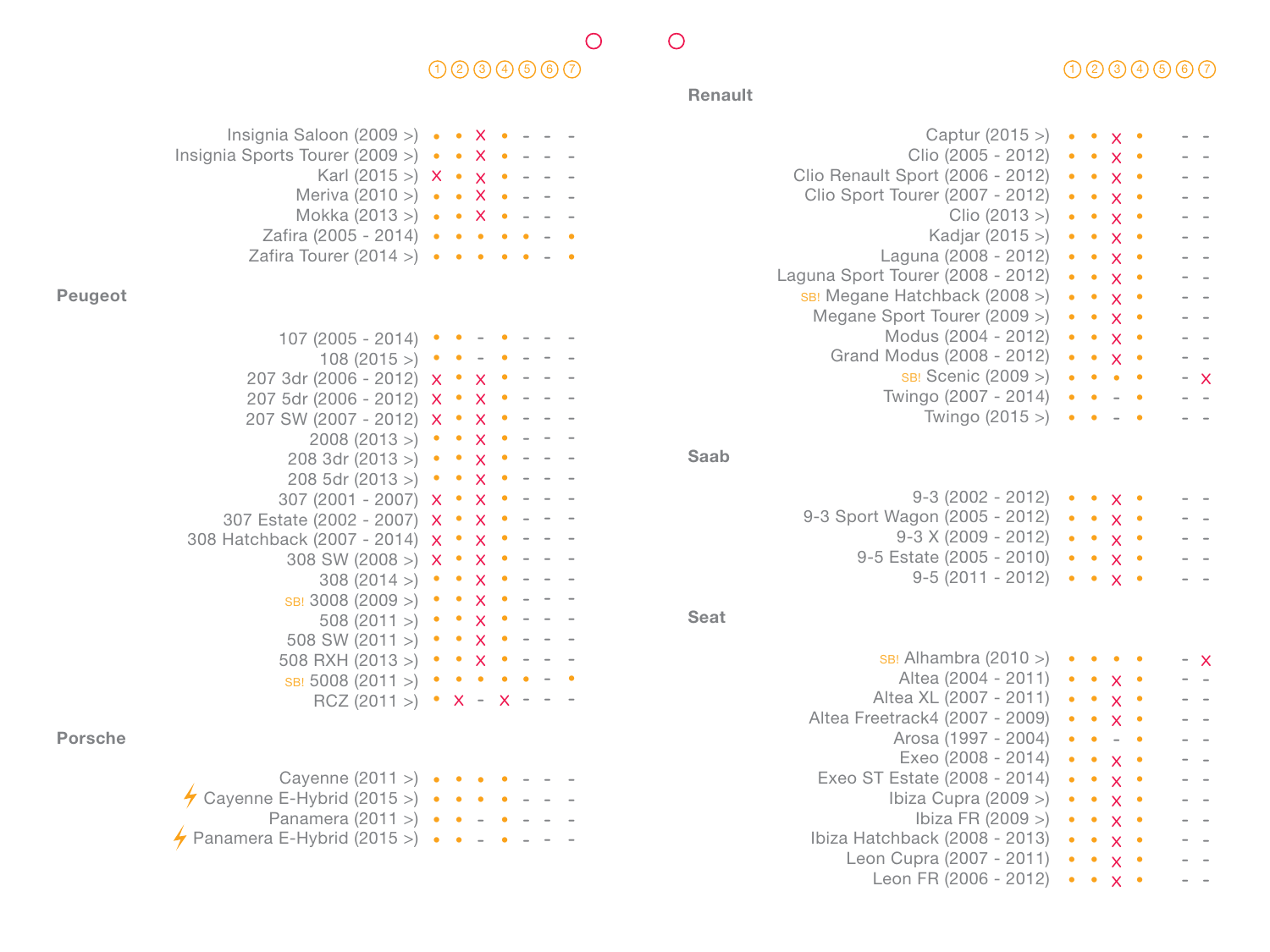|        |                                                                                                                                 | 0000000                                                                                                                                       |                                                                                                | 0@0@0@0                                                                                                                                                           |
|--------|---------------------------------------------------------------------------------------------------------------------------------|-----------------------------------------------------------------------------------------------------------------------------------------------|------------------------------------------------------------------------------------------------|-------------------------------------------------------------------------------------------------------------------------------------------------------------------|
|        |                                                                                                                                 |                                                                                                                                               | Subaru                                                                                         |                                                                                                                                                                   |
| Skoda  | Leon Hatchback (2005 - 2012) • • $\times$ • - - -                                                                               | Leon (2013 >) $\cdot \cdot \cdot$ x $\cdot$ - - -<br>Mii (2011 >) • • $\times$ • – – –<br>Toledo (2013 >) $\cdot \cdot \cdot$ x $\cdot$ - - - | Impreza 5dr (2007 - 2012) • • $\times$ • - - -<br>Impreza 5 Door (2013 >) • • $\times$ • - - - | BRZ (2012 >) • $x - x -$<br>Forester (2013 >) • • $\times$ • - - -<br>Legacy (2012 >) $\cdot \cdot \cdot$ x $\cdot$ - - -<br>Outback (2012 >) • • $x \cdot -$ - - |
|        |                                                                                                                                 |                                                                                                                                               | XV Hatchback (2011 >) $\cdot \cdot \cdot$ x $\cdot$ - -                                        |                                                                                                                                                                   |
|        | Fabia Estate Combi (2008 >) $\cdot \cdot \cdot$ x $\cdot$ - - -<br>Fabia Hatchback (2007 >) $\cdot \cdot \cdot$ x $\cdot$ - - - | Citigo (2012 >) $\bullet \bullet x \bullet - -$                                                                                               | Toyota                                                                                         |                                                                                                                                                                   |
|        | Octavia Estate Combi (2005 - 2013) • • x • - - -                                                                                |                                                                                                                                               |                                                                                                | Auris (2007 - 2012) • • x • - - -                                                                                                                                 |
|        | Octavia Hatchback (2004 - 2012) • • $\times$ • - - -                                                                            |                                                                                                                                               |                                                                                                | Auris (2013 >) • • $\times$ • – – –                                                                                                                               |
|        | Octavia Scout (2007 - 2013) • • $x \cdot -$ - -                                                                                 |                                                                                                                                               | Avensis Hatchback (2003 - 2011) • x x x - - -                                                  |                                                                                                                                                                   |
|        | Octavia Hatchback (2013 >) $\cdot \cdot \cdot$ x $\cdot$ - - -                                                                  |                                                                                                                                               | Avensis Tourer (2009 >) $\cdot \cdot \cdot$ x $\cdot$ - - -                                    |                                                                                                                                                                   |
|        | Roomster (2006 >) • • $\times$ • - - -                                                                                          | Rapid (2013 >) • • $\times$ • - - -                                                                                                           |                                                                                                | Aygo (2005 - 2014) $\cdot \cdot$ - $\cdot$ - - -                                                                                                                  |
|        | Superb Combi Estate (2008 >) $\cdot \cdot \cdot$ x $\cdot$ - - -                                                                |                                                                                                                                               |                                                                                                | Aygo $(2014) \cdot \cdot \cdot - \cdot -$<br>EZ MPV (2013 >) $\bullet \bullet x \bullet - -$                                                                      |
|        |                                                                                                                                 | Superb $(2008 >) \cdot \cdot \cdot \times \cdot$ - - -                                                                                        |                                                                                                | GT86 (2012 >) • $x - x -$                                                                                                                                         |
|        |                                                                                                                                 |                                                                                                                                               | Highlander (2013 >) • $\times$ $\times$ $\times$ - - -                                         |                                                                                                                                                                   |
|        | Superb (2015 >) $\cdot \cdot \cdot$ $\cdot$ - - - - - Yeti (2009 >) $\cdot \cdot \cdot$ x $\cdot$ - - - -                       |                                                                                                                                               | Land Cruiser (2003 - 2009) • • $\times$ • - - -                                                |                                                                                                                                                                   |
|        |                                                                                                                                 |                                                                                                                                               | Land Cruiser (2009 >) • • $\times$ • - - -                                                     |                                                                                                                                                                   |
| Smart  |                                                                                                                                 |                                                                                                                                               | $\frac{1}{2}$ Prius (2004 - 2010) • • x • - - -                                                |                                                                                                                                                                   |
|        |                                                                                                                                 |                                                                                                                                               |                                                                                                | 4 Prius (2010 >) • x x x - - -                                                                                                                                    |
|        | For Two Coupe (2007 >) $\bullet$ - - - - - -                                                                                    |                                                                                                                                               | $\frac{1}{2}$ Prius PHEV (2015 >) • x x x - - -                                                |                                                                                                                                                                   |
|        |                                                                                                                                 | FourFour (2015 >) $\bullet \bullet - \bullet -$                                                                                               | $\frac{1}{2}$ Prius Plus + (2012 >) • • x • - - -                                              |                                                                                                                                                                   |
|        |                                                                                                                                 |                                                                                                                                               | Rav 4 MK3 (2006 - 2011) • $\times$ $\times$ $\times$ - - -                                     |                                                                                                                                                                   |
| Suzuki |                                                                                                                                 |                                                                                                                                               |                                                                                                | RAV4 (2013 >) • $\times$ $\times$ $\times$ $\times$ - - -                                                                                                         |
|        |                                                                                                                                 |                                                                                                                                               | SB! Verso (2009 - 2012) $\bullet \bullet \bullet \bullet - -$                                  |                                                                                                                                                                   |
|        |                                                                                                                                 | Alto $(2009) \cdot \cdot \cdot - \cdot -$                                                                                                     |                                                                                                | SB! Verso (2013 >) $\bullet \bullet \bullet \bullet - -$                                                                                                          |
|        | Grand Vitara (2006 >) • • $x \cdot -$ - -                                                                                       |                                                                                                                                               | Yaris Hatchback (2011 >) $\cdot \cdot \cdot$ x $\cdot$ - - -                                   |                                                                                                                                                                   |
|        |                                                                                                                                 | Splash (2008 >) • • $x$ • - - -                                                                                                               |                                                                                                |                                                                                                                                                                   |
|        | Swift Sport (2011 >) $\cdot \cdot \cdot$ $\cdot$ - - -                                                                          |                                                                                                                                               | Vauxhall                                                                                       |                                                                                                                                                                   |
|        |                                                                                                                                 | $SX-4 (2006>)$ $x \cdot - -$                                                                                                                  |                                                                                                | Adam (2013 >) $\cdot \cdot$ $\cdot$ $\cdot$ $\cdot$ $\cdot$ $\cdot$ $\cdot$                                                                                       |
|        | SX-4 Saloon (2009 >) • • $x$ • - - -                                                                                            |                                                                                                                                               |                                                                                                | Agila (2008 >) $\cdot \cdot \cdot$ x $\cdot$ - - -                                                                                                                |
|        |                                                                                                                                 |                                                                                                                                               |                                                                                                | Ampera (2011) $\bullet \bullet - \bullet -$                                                                                                                       |
|        |                                                                                                                                 |                                                                                                                                               | Antara (2007 - 2015) • • $\times$ • - - -                                                      |                                                                                                                                                                   |
|        |                                                                                                                                 |                                                                                                                                               |                                                                                                | Astra 5dr (2010 >) $\bullet \bullet \times \bullet$ - - -                                                                                                         |
|        |                                                                                                                                 |                                                                                                                                               | Astra Estate (2010 >) $x \cdot x \cdot -$                                                      |                                                                                                                                                                   |

 $\bigcirc$  $\overline{O}$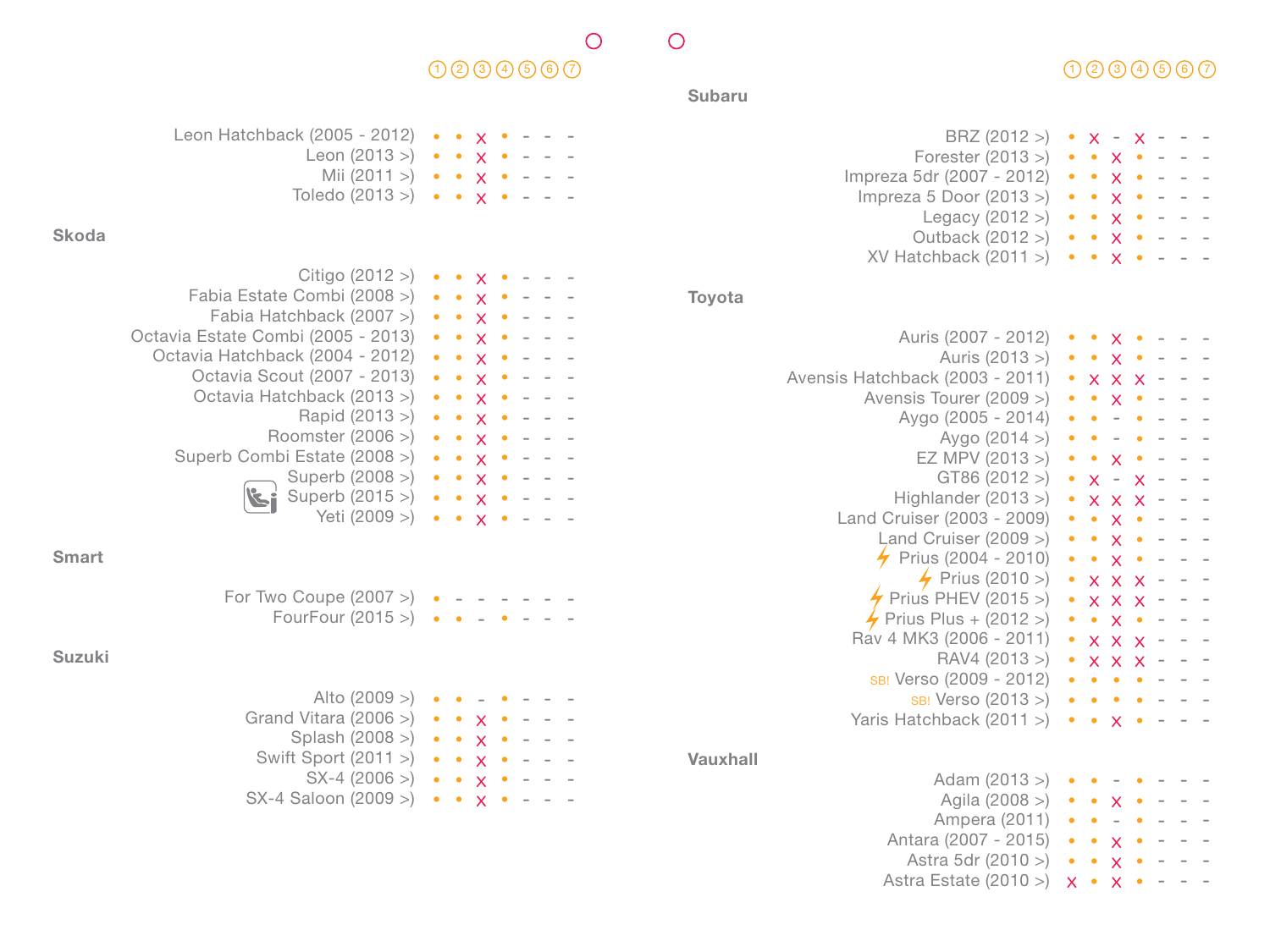## 1)(2)(3)(4)(5)(6)(7



Volvo

 $\circ$ 

| V40 (2012)    |                      |                                        |                                                                                                                                                                                                                                                                                                                                                                                                                                                                                                                                             |
|---------------|----------------------|----------------------------------------|---------------------------------------------------------------------------------------------------------------------------------------------------------------------------------------------------------------------------------------------------------------------------------------------------------------------------------------------------------------------------------------------------------------------------------------------------------------------------------------------------------------------------------------------|
|               |                      |                                        |                                                                                                                                                                                                                                                                                                                                                                                                                                                                                                                                             |
|               |                      |                                        |                                                                                                                                                                                                                                                                                                                                                                                                                                                                                                                                             |
|               |                      |                                        |                                                                                                                                                                                                                                                                                                                                                                                                                                                                                                                                             |
|               |                      |                                        |                                                                                                                                                                                                                                                                                                                                                                                                                                                                                                                                             |
|               |                      |                                        |                                                                                                                                                                                                                                                                                                                                                                                                                                                                                                                                             |
| XC70 (2008 >) |                      |                                        |                                                                                                                                                                                                                                                                                                                                                                                                                                                                                                                                             |
|               |                      |                                        |                                                                                                                                                                                                                                                                                                                                                                                                                                                                                                                                             |
|               | $C30(2007 - 2013)$ . | $\bullet$ $\bullet$ $\times$ $\bullet$ | $S60 (2010>)$ $\bullet$ $\bullet$ $X$ $\bullet$ - - -<br>S80 (2007 >) • • $\times$ • – – –<br>$\sim$ $ \sim$ $ -$<br>$\bullet$ $\bullet$ $\times$ $\bullet$ $\circ$ $\circ$ $\circ$<br>$V60 (2011 >) \cdot \cdot \cdot \cdot \cdot$<br>$\bullet$ $\bullet$ $\times$ $\bullet$ $\circ$ $\circ$ $\circ$<br>$V70 (2008 >) \cdot \cdot \cdot \times \cdot$ - - -<br>$XCGO (2008 >) \cdot \cdot \cdot \times \cdot$ - - -<br>$\bullet\quad\bullet\quad\mathbf{X}\quad\bullet\quad\text{---}\quad\text{---}$<br>$\bullet \bullet x \bullet x - x$ |

#### $\circ$ 1)(2)(3)(4)(5)(6)(7

|   |   | ×                        | ٠         | $\overline{a}$                                                                                                                                                           |                                                          |                                                                                                              |                                                                                                                                                                                                                                                                                                                                                                                                                                                                                                                                                                                                                                                                                                                                                                                                                                                                                                                                                                                                                                                                                                                                                                                                                                                                                                                                                                                                                                                                                                                                                                                                                                                                                                                                                                                                                                                                                                                                                                                                                                                                                                                                                                                                                                                                                                                                                                                                                                                                                                                                                                                                                                                                                                                                                                                            |
|---|---|--------------------------|-----------|--------------------------------------------------------------------------------------------------------------------------------------------------------------------------|----------------------------------------------------------|--------------------------------------------------------------------------------------------------------------|--------------------------------------------------------------------------------------------------------------------------------------------------------------------------------------------------------------------------------------------------------------------------------------------------------------------------------------------------------------------------------------------------------------------------------------------------------------------------------------------------------------------------------------------------------------------------------------------------------------------------------------------------------------------------------------------------------------------------------------------------------------------------------------------------------------------------------------------------------------------------------------------------------------------------------------------------------------------------------------------------------------------------------------------------------------------------------------------------------------------------------------------------------------------------------------------------------------------------------------------------------------------------------------------------------------------------------------------------------------------------------------------------------------------------------------------------------------------------------------------------------------------------------------------------------------------------------------------------------------------------------------------------------------------------------------------------------------------------------------------------------------------------------------------------------------------------------------------------------------------------------------------------------------------------------------------------------------------------------------------------------------------------------------------------------------------------------------------------------------------------------------------------------------------------------------------------------------------------------------------------------------------------------------------------------------------------------------------------------------------------------------------------------------------------------------------------------------------------------------------------------------------------------------------------------------------------------------------------------------------------------------------------------------------------------------------------------------------------------------------------------------------------------------------|
| ۰ | ٠ |                          |           |                                                                                                                                                                          |                                                          |                                                                                                              |                                                                                                                                                                                                                                                                                                                                                                                                                                                                                                                                                                                                                                                                                                                                                                                                                                                                                                                                                                                                                                                                                                                                                                                                                                                                                                                                                                                                                                                                                                                                                                                                                                                                                                                                                                                                                                                                                                                                                                                                                                                                                                                                                                                                                                                                                                                                                                                                                                                                                                                                                                                                                                                                                                                                                                                            |
| ۰ | ۰ |                          |           |                                                                                                                                                                          |                                                          |                                                                                                              |                                                                                                                                                                                                                                                                                                                                                                                                                                                                                                                                                                                                                                                                                                                                                                                                                                                                                                                                                                                                                                                                                                                                                                                                                                                                                                                                                                                                                                                                                                                                                                                                                                                                                                                                                                                                                                                                                                                                                                                                                                                                                                                                                                                                                                                                                                                                                                                                                                                                                                                                                                                                                                                                                                                                                                                            |
| × | ۰ | ×.                       |           |                                                                                                                                                                          |                                                          |                                                                                                              |                                                                                                                                                                                                                                                                                                                                                                                                                                                                                                                                                                                                                                                                                                                                                                                                                                                                                                                                                                                                                                                                                                                                                                                                                                                                                                                                                                                                                                                                                                                                                                                                                                                                                                                                                                                                                                                                                                                                                                                                                                                                                                                                                                                                                                                                                                                                                                                                                                                                                                                                                                                                                                                                                                                                                                                            |
| × | ٠ | ×                        | $\bullet$ |                                                                                                                                                                          |                                                          |                                                                                                              |                                                                                                                                                                                                                                                                                                                                                                                                                                                                                                                                                                                                                                                                                                                                                                                                                                                                                                                                                                                                                                                                                                                                                                                                                                                                                                                                                                                                                                                                                                                                                                                                                                                                                                                                                                                                                                                                                                                                                                                                                                                                                                                                                                                                                                                                                                                                                                                                                                                                                                                                                                                                                                                                                                                                                                                            |
| ٠ | ٠ |                          |           |                                                                                                                                                                          |                                                          |                                                                                                              |                                                                                                                                                                                                                                                                                                                                                                                                                                                                                                                                                                                                                                                                                                                                                                                                                                                                                                                                                                                                                                                                                                                                                                                                                                                                                                                                                                                                                                                                                                                                                                                                                                                                                                                                                                                                                                                                                                                                                                                                                                                                                                                                                                                                                                                                                                                                                                                                                                                                                                                                                                                                                                                                                                                                                                                            |
| ۰ | ۰ | X.                       | $\bullet$ | $\overline{\phantom{a}}$                                                                                                                                                 |                                                          |                                                                                                              |                                                                                                                                                                                                                                                                                                                                                                                                                                                                                                                                                                                                                                                                                                                                                                                                                                                                                                                                                                                                                                                                                                                                                                                                                                                                                                                                                                                                                                                                                                                                                                                                                                                                                                                                                                                                                                                                                                                                                                                                                                                                                                                                                                                                                                                                                                                                                                                                                                                                                                                                                                                                                                                                                                                                                                                            |
| ۰ |   | ×                        | $\bullet$ | $\overline{\phantom{0}}$                                                                                                                                                 |                                                          |                                                                                                              |                                                                                                                                                                                                                                                                                                                                                                                                                                                                                                                                                                                                                                                                                                                                                                                                                                                                                                                                                                                                                                                                                                                                                                                                                                                                                                                                                                                                                                                                                                                                                                                                                                                                                                                                                                                                                                                                                                                                                                                                                                                                                                                                                                                                                                                                                                                                                                                                                                                                                                                                                                                                                                                                                                                                                                                            |
| ۰ | ۰ |                          |           | $\overline{\phantom{a}}$                                                                                                                                                 |                                                          |                                                                                                              |                                                                                                                                                                                                                                                                                                                                                                                                                                                                                                                                                                                                                                                                                                                                                                                                                                                                                                                                                                                                                                                                                                                                                                                                                                                                                                                                                                                                                                                                                                                                                                                                                                                                                                                                                                                                                                                                                                                                                                                                                                                                                                                                                                                                                                                                                                                                                                                                                                                                                                                                                                                                                                                                                                                                                                                            |
| ٠ | ٠ |                          |           |                                                                                                                                                                          |                                                          |                                                                                                              |                                                                                                                                                                                                                                                                                                                                                                                                                                                                                                                                                                                                                                                                                                                                                                                                                                                                                                                                                                                                                                                                                                                                                                                                                                                                                                                                                                                                                                                                                                                                                                                                                                                                                                                                                                                                                                                                                                                                                                                                                                                                                                                                                                                                                                                                                                                                                                                                                                                                                                                                                                                                                                                                                                                                                                                            |
| ٠ | ٠ |                          |           |                                                                                                                                                                          |                                                          |                                                                                                              |                                                                                                                                                                                                                                                                                                                                                                                                                                                                                                                                                                                                                                                                                                                                                                                                                                                                                                                                                                                                                                                                                                                                                                                                                                                                                                                                                                                                                                                                                                                                                                                                                                                                                                                                                                                                                                                                                                                                                                                                                                                                                                                                                                                                                                                                                                                                                                                                                                                                                                                                                                                                                                                                                                                                                                                            |
| ۰ | ۰ |                          |           |                                                                                                                                                                          |                                                          |                                                                                                              |                                                                                                                                                                                                                                                                                                                                                                                                                                                                                                                                                                                                                                                                                                                                                                                                                                                                                                                                                                                                                                                                                                                                                                                                                                                                                                                                                                                                                                                                                                                                                                                                                                                                                                                                                                                                                                                                                                                                                                                                                                                                                                                                                                                                                                                                                                                                                                                                                                                                                                                                                                                                                                                                                                                                                                                            |
| × |   |                          |           |                                                                                                                                                                          |                                                          |                                                                                                              |                                                                                                                                                                                                                                                                                                                                                                                                                                                                                                                                                                                                                                                                                                                                                                                                                                                                                                                                                                                                                                                                                                                                                                                                                                                                                                                                                                                                                                                                                                                                                                                                                                                                                                                                                                                                                                                                                                                                                                                                                                                                                                                                                                                                                                                                                                                                                                                                                                                                                                                                                                                                                                                                                                                                                                                            |
| ٠ | ٠ |                          |           |                                                                                                                                                                          |                                                          |                                                                                                              |                                                                                                                                                                                                                                                                                                                                                                                                                                                                                                                                                                                                                                                                                                                                                                                                                                                                                                                                                                                                                                                                                                                                                                                                                                                                                                                                                                                                                                                                                                                                                                                                                                                                                                                                                                                                                                                                                                                                                                                                                                                                                                                                                                                                                                                                                                                                                                                                                                                                                                                                                                                                                                                                                                                                                                                            |
| ٠ |   |                          |           | ٠                                                                                                                                                                        |                                                          |                                                                                                              |                                                                                                                                                                                                                                                                                                                                                                                                                                                                                                                                                                                                                                                                                                                                                                                                                                                                                                                                                                                                                                                                                                                                                                                                                                                                                                                                                                                                                                                                                                                                                                                                                                                                                                                                                                                                                                                                                                                                                                                                                                                                                                                                                                                                                                                                                                                                                                                                                                                                                                                                                                                                                                                                                                                                                                                            |
|   |   |                          |           |                                                                                                                                                                          |                                                          |                                                                                                              |                                                                                                                                                                                                                                                                                                                                                                                                                                                                                                                                                                                                                                                                                                                                                                                                                                                                                                                                                                                                                                                                                                                                                                                                                                                                                                                                                                                                                                                                                                                                                                                                                                                                                                                                                                                                                                                                                                                                                                                                                                                                                                                                                                                                                                                                                                                                                                                                                                                                                                                                                                                                                                                                                                                                                                                            |
|   |   |                          |           |                                                                                                                                                                          |                                                          |                                                                                                              |                                                                                                                                                                                                                                                                                                                                                                                                                                                                                                                                                                                                                                                                                                                                                                                                                                                                                                                                                                                                                                                                                                                                                                                                                                                                                                                                                                                                                                                                                                                                                                                                                                                                                                                                                                                                                                                                                                                                                                                                                                                                                                                                                                                                                                                                                                                                                                                                                                                                                                                                                                                                                                                                                                                                                                                            |
|   |   |                          |           |                                                                                                                                                                          |                                                          |                                                                                                              |                                                                                                                                                                                                                                                                                                                                                                                                                                                                                                                                                                                                                                                                                                                                                                                                                                                                                                                                                                                                                                                                                                                                                                                                                                                                                                                                                                                                                                                                                                                                                                                                                                                                                                                                                                                                                                                                                                                                                                                                                                                                                                                                                                                                                                                                                                                                                                                                                                                                                                                                                                                                                                                                                                                                                                                            |
|   |   |                          |           |                                                                                                                                                                          |                                                          |                                                                                                              |                                                                                                                                                                                                                                                                                                                                                                                                                                                                                                                                                                                                                                                                                                                                                                                                                                                                                                                                                                                                                                                                                                                                                                                                                                                                                                                                                                                                                                                                                                                                                                                                                                                                                                                                                                                                                                                                                                                                                                                                                                                                                                                                                                                                                                                                                                                                                                                                                                                                                                                                                                                                                                                                                                                                                                                            |
|   |   |                          |           |                                                                                                                                                                          |                                                          |                                                                                                              |                                                                                                                                                                                                                                                                                                                                                                                                                                                                                                                                                                                                                                                                                                                                                                                                                                                                                                                                                                                                                                                                                                                                                                                                                                                                                                                                                                                                                                                                                                                                                                                                                                                                                                                                                                                                                                                                                                                                                                                                                                                                                                                                                                                                                                                                                                                                                                                                                                                                                                                                                                                                                                                                                                                                                                                            |
|   |   |                          | ٠         |                                                                                                                                                                          |                                                          |                                                                                                              |                                                                                                                                                                                                                                                                                                                                                                                                                                                                                                                                                                                                                                                                                                                                                                                                                                                                                                                                                                                                                                                                                                                                                                                                                                                                                                                                                                                                                                                                                                                                                                                                                                                                                                                                                                                                                                                                                                                                                                                                                                                                                                                                                                                                                                                                                                                                                                                                                                                                                                                                                                                                                                                                                                                                                                                            |
| ۰ | ٠ |                          |           |                                                                                                                                                                          |                                                          |                                                                                                              |                                                                                                                                                                                                                                                                                                                                                                                                                                                                                                                                                                                                                                                                                                                                                                                                                                                                                                                                                                                                                                                                                                                                                                                                                                                                                                                                                                                                                                                                                                                                                                                                                                                                                                                                                                                                                                                                                                                                                                                                                                                                                                                                                                                                                                                                                                                                                                                                                                                                                                                                                                                                                                                                                                                                                                                            |
| ۰ |   |                          |           |                                                                                                                                                                          |                                                          |                                                                                                              |                                                                                                                                                                                                                                                                                                                                                                                                                                                                                                                                                                                                                                                                                                                                                                                                                                                                                                                                                                                                                                                                                                                                                                                                                                                                                                                                                                                                                                                                                                                                                                                                                                                                                                                                                                                                                                                                                                                                                                                                                                                                                                                                                                                                                                                                                                                                                                                                                                                                                                                                                                                                                                                                                                                                                                                            |
| ۰ |   |                          |           | $\overline{\phantom{a}}$                                                                                                                                                 |                                                          |                                                                                                              |                                                                                                                                                                                                                                                                                                                                                                                                                                                                                                                                                                                                                                                                                                                                                                                                                                                                                                                                                                                                                                                                                                                                                                                                                                                                                                                                                                                                                                                                                                                                                                                                                                                                                                                                                                                                                                                                                                                                                                                                                                                                                                                                                                                                                                                                                                                                                                                                                                                                                                                                                                                                                                                                                                                                                                                            |
|   | ۰ |                          |           | $\overline{\phantom{a}}$                                                                                                                                                 |                                                          |                                                                                                              |                                                                                                                                                                                                                                                                                                                                                                                                                                                                                                                                                                                                                                                                                                                                                                                                                                                                                                                                                                                                                                                                                                                                                                                                                                                                                                                                                                                                                                                                                                                                                                                                                                                                                                                                                                                                                                                                                                                                                                                                                                                                                                                                                                                                                                                                                                                                                                                                                                                                                                                                                                                                                                                                                                                                                                                            |
| ۰ | ٠ | ×                        | ٠         | $\overline{\phantom{0}}$                                                                                                                                                 |                                                          |                                                                                                              |                                                                                                                                                                                                                                                                                                                                                                                                                                                                                                                                                                                                                                                                                                                                                                                                                                                                                                                                                                                                                                                                                                                                                                                                                                                                                                                                                                                                                                                                                                                                                                                                                                                                                                                                                                                                                                                                                                                                                                                                                                                                                                                                                                                                                                                                                                                                                                                                                                                                                                                                                                                                                                                                                                                                                                                            |
| ۰ |   |                          |           | $\overline{\phantom{0}}$                                                                                                                                                 |                                                          |                                                                                                              |                                                                                                                                                                                                                                                                                                                                                                                                                                                                                                                                                                                                                                                                                                                                                                                                                                                                                                                                                                                                                                                                                                                                                                                                                                                                                                                                                                                                                                                                                                                                                                                                                                                                                                                                                                                                                                                                                                                                                                                                                                                                                                                                                                                                                                                                                                                                                                                                                                                                                                                                                                                                                                                                                                                                                                                            |
| ٠ | ٠ | $\overline{\phantom{a}}$ |           |                                                                                                                                                                          |                                                          |                                                                                                              |                                                                                                                                                                                                                                                                                                                                                                                                                                                                                                                                                                                                                                                                                                                                                                                                                                                                                                                                                                                                                                                                                                                                                                                                                                                                                                                                                                                                                                                                                                                                                                                                                                                                                                                                                                                                                                                                                                                                                                                                                                                                                                                                                                                                                                                                                                                                                                                                                                                                                                                                                                                                                                                                                                                                                                                            |
| ۰ | ۰ | ×                        | $\bullet$ |                                                                                                                                                                          |                                                          |                                                                                                              |                                                                                                                                                                                                                                                                                                                                                                                                                                                                                                                                                                                                                                                                                                                                                                                                                                                                                                                                                                                                                                                                                                                                                                                                                                                                                                                                                                                                                                                                                                                                                                                                                                                                                                                                                                                                                                                                                                                                                                                                                                                                                                                                                                                                                                                                                                                                                                                                                                                                                                                                                                                                                                                                                                                                                                                            |
| ۰ | ٠ |                          |           |                                                                                                                                                                          |                                                          |                                                                                                              |                                                                                                                                                                                                                                                                                                                                                                                                                                                                                                                                                                                                                                                                                                                                                                                                                                                                                                                                                                                                                                                                                                                                                                                                                                                                                                                                                                                                                                                                                                                                                                                                                                                                                                                                                                                                                                                                                                                                                                                                                                                                                                                                                                                                                                                                                                                                                                                                                                                                                                                                                                                                                                                                                                                                                                                            |
| ö |   |                          |           |                                                                                                                                                                          |                                                          |                                                                                                              |                                                                                                                                                                                                                                                                                                                                                                                                                                                                                                                                                                                                                                                                                                                                                                                                                                                                                                                                                                                                                                                                                                                                                                                                                                                                                                                                                                                                                                                                                                                                                                                                                                                                                                                                                                                                                                                                                                                                                                                                                                                                                                                                                                                                                                                                                                                                                                                                                                                                                                                                                                                                                                                                                                                                                                                            |
| ö |   |                          |           |                                                                                                                                                                          |                                                          |                                                                                                              |                                                                                                                                                                                                                                                                                                                                                                                                                                                                                                                                                                                                                                                                                                                                                                                                                                                                                                                                                                                                                                                                                                                                                                                                                                                                                                                                                                                                                                                                                                                                                                                                                                                                                                                                                                                                                                                                                                                                                                                                                                                                                                                                                                                                                                                                                                                                                                                                                                                                                                                                                                                                                                                                                                                                                                                            |
|   |   |                          |           |                                                                                                                                                                          |                                                          |                                                                                                              |                                                                                                                                                                                                                                                                                                                                                                                                                                                                                                                                                                                                                                                                                                                                                                                                                                                                                                                                                                                                                                                                                                                                                                                                                                                                                                                                                                                                                                                                                                                                                                                                                                                                                                                                                                                                                                                                                                                                                                                                                                                                                                                                                                                                                                                                                                                                                                                                                                                                                                                                                                                                                                                                                                                                                                                            |
|   | ۰ |                          | ×<br>×.   | $x -$<br>$x -$<br>$x -$<br>$x \cdot$<br>x.<br>$\bullet$<br>X.<br>$\bullet$<br>$\times$ $\cdot$<br>$\bullet$<br>X.<br>$\times$ $\cdot$<br>$x -$<br>۰<br>$\mathsf{x}$<br>٠ | $\bullet$<br>$x \cdot$<br>$\overline{\phantom{a}}$<br>X. | $\overline{\phantom{a}}$<br>$\frac{1}{2}$<br>$\overline{\phantom{a}}$<br>$\bullet \quad \cdots \quad \cdots$ | $x \cdot - -$<br>$X - 1 - 1$<br>$\frac{1}{2} \left( \frac{1}{2} \right) = \frac{1}{2} \left( \frac{1}{2} \right) = \frac{1}{2} \left( \frac{1}{2} \right) = \frac{1}{2} \left( \frac{1}{2} \right) = \frac{1}{2} \left( \frac{1}{2} \right) = \frac{1}{2} \left( \frac{1}{2} \right) = \frac{1}{2} \left( \frac{1}{2} \right) = \frac{1}{2} \left( \frac{1}{2} \right) = \frac{1}{2} \left( \frac{1}{2} \right) = \frac{1}{2} \left( \frac{1}{2} \right) = \frac{1}{2} \left($<br>$\qquad \qquad - \qquad -$<br>$\frac{1}{2} \left( \frac{1}{2} \right) = \frac{1}{2} \left( \frac{1}{2} \right) = \frac{1}{2} \left( \frac{1}{2} \right) = \frac{1}{2} \left( \frac{1}{2} \right) = \frac{1}{2} \left( \frac{1}{2} \right) = \frac{1}{2} \left( \frac{1}{2} \right) = \frac{1}{2} \left( \frac{1}{2} \right) = \frac{1}{2} \left( \frac{1}{2} \right) = \frac{1}{2} \left( \frac{1}{2} \right) = \frac{1}{2} \left( \frac{1}{2} \right) = \frac{1}{2} \left($<br>$ -$<br>$\qquad \qquad -$<br>$\qquad \qquad - \qquad -$<br>$\frac{1}{2} \left( \frac{1}{2} \right) = \frac{1}{2} \left( \frac{1}{2} \right) = \frac{1}{2} \left( \frac{1}{2} \right) = \frac{1}{2} \left( \frac{1}{2} \right) = \frac{1}{2} \left( \frac{1}{2} \right) = \frac{1}{2} \left( \frac{1}{2} \right) = \frac{1}{2} \left( \frac{1}{2} \right) = \frac{1}{2} \left( \frac{1}{2} \right) = \frac{1}{2} \left( \frac{1}{2} \right) = \frac{1}{2} \left( \frac{1}{2} \right) = \frac{1}{2} \left($<br>$\qquad \qquad -$<br>$\bullet$ $X$ $\bullet$ $ -$<br>$\bullet\quad\bullet\quad\bullet\quad\bullet\quad\bullet\quad\bullet$<br>$\qquad \qquad -$<br>$\qquad \qquad -$<br>$\qquad \qquad -$<br>$\frac{1}{2} \left( \frac{1}{2} \right) = \frac{1}{2} \left( \frac{1}{2} \right) = \frac{1}{2} \left( \frac{1}{2} \right) = \frac{1}{2} \left( \frac{1}{2} \right) = \frac{1}{2} \left( \frac{1}{2} \right) = \frac{1}{2} \left( \frac{1}{2} \right) = \frac{1}{2} \left( \frac{1}{2} \right) = \frac{1}{2} \left( \frac{1}{2} \right) = \frac{1}{2} \left( \frac{1}{2} \right) = \frac{1}{2} \left( \frac{1}{2} \right) = \frac{1}{2} \left($<br>$\frac{1}{2} \left( \frac{1}{2} \right) \left( \frac{1}{2} \right) \left( \frac{1}{2} \right) \left( \frac{1}{2} \right) \left( \frac{1}{2} \right) \left( \frac{1}{2} \right) \left( \frac{1}{2} \right) \left( \frac{1}{2} \right) \left( \frac{1}{2} \right) \left( \frac{1}{2} \right) \left( \frac{1}{2} \right) \left( \frac{1}{2} \right) \left( \frac{1}{2} \right) \left( \frac{1}{2} \right) \left( \frac{1}{2} \right) \left( \frac{1}{2} \right) \left( \frac$<br>$\frac{1}{2} \left( \frac{1}{2} \right) \left( \frac{1}{2} \right) \left( \frac{1}{2} \right) \left( \frac{1}{2} \right) \left( \frac{1}{2} \right)$<br>- - -<br>$x \cdot - -$ |

#### Volkswagen

| Beetle (2012 >)              |                         |                                        |   |                                                                                   |  |
|------------------------------|-------------------------|----------------------------------------|---|-----------------------------------------------------------------------------------|--|
| Multivan Caravelle (2008)    |                         |                                        |   |                                                                                   |  |
| Golf Cabriolet (2009 - 2012) |                         |                                        |   | $  -$                                                                             |  |
| Golf Hatchback (2009 - 2012) |                         | $\bullet$ X                            |   | $\sim$ 100 $\sim$ 100                                                             |  |
| Golf Hatchback MK7 (2012 >)  |                         | $\bullet \bullet \times \bullet$       |   | $\sim$ $  -$                                                                      |  |
| Golf MK7 GTE (2014 $>$ )     |                         | $\bullet \bullet \times \bullet$       |   | $\sim$ $  -$                                                                      |  |
| Golf E (2014 >)              |                         | $\bullet$ $\bullet$ $\times$ $\bullet$ |   | $\sim$ $  -$                                                                      |  |
| Golf Plus (2009 - 2011)      |                         | $\bullet$ $\bullet$ $\times$ $\bullet$ |   | $\sim$ $ \sim$ $ \sim$                                                            |  |
| Jetta $(2011)$               |                         | $\cdot$ x x x                          |   | $\frac{1}{2} \left( \frac{1}{2} \right) = \frac{1}{2} \left( \frac{1}{2} \right)$ |  |
| Lupo (1999 - 2005)           |                         |                                        | . |                                                                                   |  |
| Passat (2005 - 2010)         |                         | ×.                                     |   | $\sim$ 100 $\sim$ 100 $\sim$                                                      |  |
| Passat (2010 - 2015)         |                         | $\bullet$ $\bullet$ $\times$           |   | $\sim$ $  -$                                                                      |  |
| Passat Saloon (2015 >)       | $\bullet$ . $\bullet$ . | $X -$                                  |   | $\sim$ $  -$                                                                      |  |
| Passat Alltrack (2012 >)     |                         | $\bullet$ $\bullet$ $\times$ $\bullet$ |   | $\sim$ $  -$                                                                      |  |
| Passat CC (2008 >)           |                         | ×                                      |   | $\sim$ 100 $\sim$                                                                 |  |
|                              |                         |                                        |   |                                                                                   |  |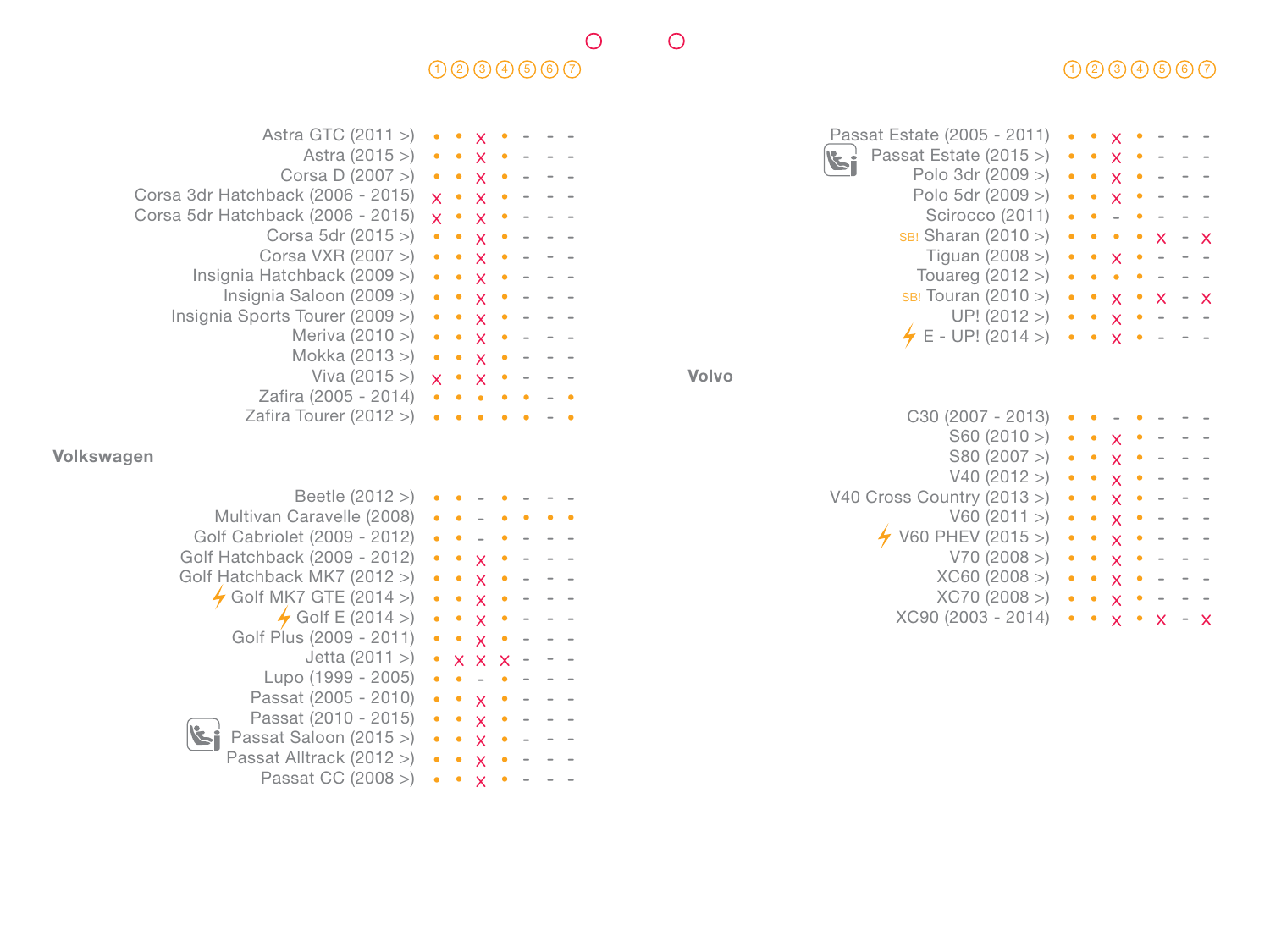| Group $1/2/3$                                                                   |                                                                                                                                     |                                                                        | ののののののの                                                                                     |
|---------------------------------------------------------------------------------|-------------------------------------------------------------------------------------------------------------------------------------|------------------------------------------------------------------------|---------------------------------------------------------------------------------------------|
|                                                                                 | 0000000                                                                                                                             | Bentley                                                                |                                                                                             |
| Alfa Romeo                                                                      |                                                                                                                                     |                                                                        |                                                                                             |
|                                                                                 |                                                                                                                                     | Continental GT (2003 - 2012) $\cdot \cdot \cdot$ - $\cdot$ - - -       |                                                                                             |
|                                                                                 | Guilietta (2010 >) $\cdot \cdot \cdot \cdot$ - - - -                                                                                | Continental Flying Spur (2005 - 2012) $\cdot \cdot \cdot \cdot$ - - -  |                                                                                             |
|                                                                                 | Mito (2009 >) $\bullet \bullet - \bullet -$                                                                                         | Continental GTC (2006 - 2012) $\cdot \cdot \cdot$ - $\cdot$ - - -      |                                                                                             |
|                                                                                 |                                                                                                                                     |                                                                        | Mulsanne (2010 >) $\bullet \bullet \bullet \bullet - -$                                     |
| Audi                                                                            |                                                                                                                                     | <b>BMW</b>                                                             |                                                                                             |
|                                                                                 |                                                                                                                                     |                                                                        |                                                                                             |
|                                                                                 | A1 $(2011 >) \cdot \cdot \cdot \cdot \cdot$                                                                                         | 1 Series Convertible (2008 - 2015) • • - • - - -                       |                                                                                             |
| A1 Sportback (2012 >) $\cdot \cdot \cdot \cdot$ - - -                           |                                                                                                                                     | 1 Series Coupe (2008 - 2015) ••• -• - -                                |                                                                                             |
| A3 Hatchback (2012 >) $\cdot \cdot \cdot \cdot$ - - -                           |                                                                                                                                     | 1 Series F20 (2011 >) $\cdot \cdot \cdot \cdot$ - - -                  |                                                                                             |
|                                                                                 | $A3(1996 - 2003) \cdot \cdot \cdot \cdot \cdot$                                                                                     | 2 Series Active Tourer (2015 >) $\cdot \cdot \cdot \cdot$ - - -        |                                                                                             |
|                                                                                 | A3 S3 (2012 >) $\bullet \bullet \bullet \bullet \bullet \bullet$                                                                    | 2 Series Coupe (2014 >) ••• -• - -                                     |                                                                                             |
| $\bigtriangledown$ A3 e-Tron Sportback (2015 >) $\cdot \cdot \cdot \cdot$ - - - |                                                                                                                                     | 3 Series Coupe (2007 - 2014) ••• -• - -                                |                                                                                             |
| A3 Saloon (2014 >) • • • • - - -                                                |                                                                                                                                     | 3 Series F30 (2012 >) ••••• - - -                                      |                                                                                             |
| A4 Allroad (2009 >) $\bullet \bullet \bullet \bullet - -$                       |                                                                                                                                     | 5 Series Saloon (2003 - 2010) ••••• - - -                              |                                                                                             |
|                                                                                 | A4 Avant (2008 >) $\bullet \bullet \bullet \bullet - -$                                                                             | 5 Series Touring (2003 - 2010) ••••• - - -                             |                                                                                             |
| A4 Saloon (2008 >) • • • • - - -                                                |                                                                                                                                     | 5 Series Touring $(2011)$ $\cdot\cdot\cdot$ $\cdot\cdot$ $\cdot$ - - - |                                                                                             |
|                                                                                 | $A4 S4 (2009 >) \cdot \cdot \cdot \cdot \cdot$                                                                                      | 5 Series Saloon (2011 >) •••••–––                                      |                                                                                             |
| A4 S4 Avant (2009 >) • • • • - - -                                              |                                                                                                                                     |                                                                        | 5 Series (2011 >) $\bullet \bullet \bullet \bullet \bullet \bullet$                         |
|                                                                                 | $AS (2007>)$                                                                                                                        | 6 Series Coupe (2011 >) ••• -• - -                                     |                                                                                             |
| A5 Sportback (2009 >) $\bullet \bullet \bullet \bullet - -$                     |                                                                                                                                     | 6 Series Convertible (2011 >) $\cdot \cdot \cdot$ - $\cdot$ - - -      |                                                                                             |
| A5 S5 Sportback (2007 >) $\cdot \cdot \cdot$ $\cdot$ - - -                      |                                                                                                                                     | 6 Series Gran Coupe (2011 >) $\cdot \cdot \cdot$ $\cdot$ - - -         |                                                                                             |
|                                                                                 | $\overline{AB}$ (2011 >) $\bullet \bullet \bullet \bullet \bullet \bullet$                                                          |                                                                        | 7 Series (2010 >) $\bullet \bullet \bullet \bullet - -$                                     |
| A6 Allroad (2011 >) $\cdot \cdot \cdot \cdot$ - - -                             |                                                                                                                                     |                                                                        | $\frac{1}{2}$ i3 (2014 >) $\cdot \cdot \cdot \cdot$ $\cdot$ $\cdot$ $\cdot$ $\cdot$ $\cdot$ |
|                                                                                 | A6 Avant (2011 >) $\bullet \bullet \bullet \bullet - -$                                                                             |                                                                        | $X1 (2010) \cdot \cdot \cdot \cdot \cdot \cdot$                                             |
|                                                                                 | A6 S6 (2011 >) $\cdot \cdot \cdot \cdot$ - - -                                                                                      |                                                                        | $X3 F25 (2011 >) \cdot \cdot \cdot \cdot \cdot$                                             |
| A7 Sportback (2011 >) $\cdot \cdot \cdot \cdot$ - - -                           | $AB (2011 >) \cdot \cdot \cdot \cdot \cdot$ - - -                                                                                   |                                                                        | $X4(2014>)$                                                                                 |
|                                                                                 | A8 S8 (2011 >) $\cdot \cdot \cdot \cdot$ - - -                                                                                      |                                                                        | $X5(2007 - 2014)$                                                                           |
|                                                                                 |                                                                                                                                     |                                                                        | $X5 (2015) \cdot \cdot \cdot \cdot \cdot \cdot$                                             |
|                                                                                 | $Q3 (2013>)$ $\bullet$ $\bullet$ $\bullet$ $\bullet$ $\bullet$ $\cdot$ $\cdot$<br>$Q5 (2009 >) \cdot \cdot \cdot \cdot \cdot$ - - - |                                                                        | $X6(2008>)$ $\bullet \bullet \bullet \bullet \bullet - -$                                   |
|                                                                                 | $Q7(2006 - 2014) \cdot \cdot \cdot \cdot \cdot \cdot$                                                                               |                                                                        | $X6(2015) \cdot \cdot \cdot - \cdot -$                                                      |
|                                                                                 | $Q7 (2015) \cdot \cdot \cdot \cdot \cdot \cdot$                                                                                     |                                                                        | $3-GT (2013>)$ $\bullet \bullet \bullet \bullet \bullet - -$                                |
| TT Coupe (2006 >) $\bullet \bullet - \bullet -$                                 |                                                                                                                                     |                                                                        | $5-GT (2010 >)$ $\bullet \bullet \bullet \bullet \bullet - -$                               |
|                                                                                 |                                                                                                                                     |                                                                        |                                                                                             |
|                                                                                 |                                                                                                                                     | Cadillac                                                               |                                                                                             |
|                                                                                 |                                                                                                                                     | BLS Saloon (2006 - 2011)                                               |                                                                                             |
|                                                                                 |                                                                                                                                     |                                                                        |                                                                                             |

 $\bigcirc$ 

 $\circ$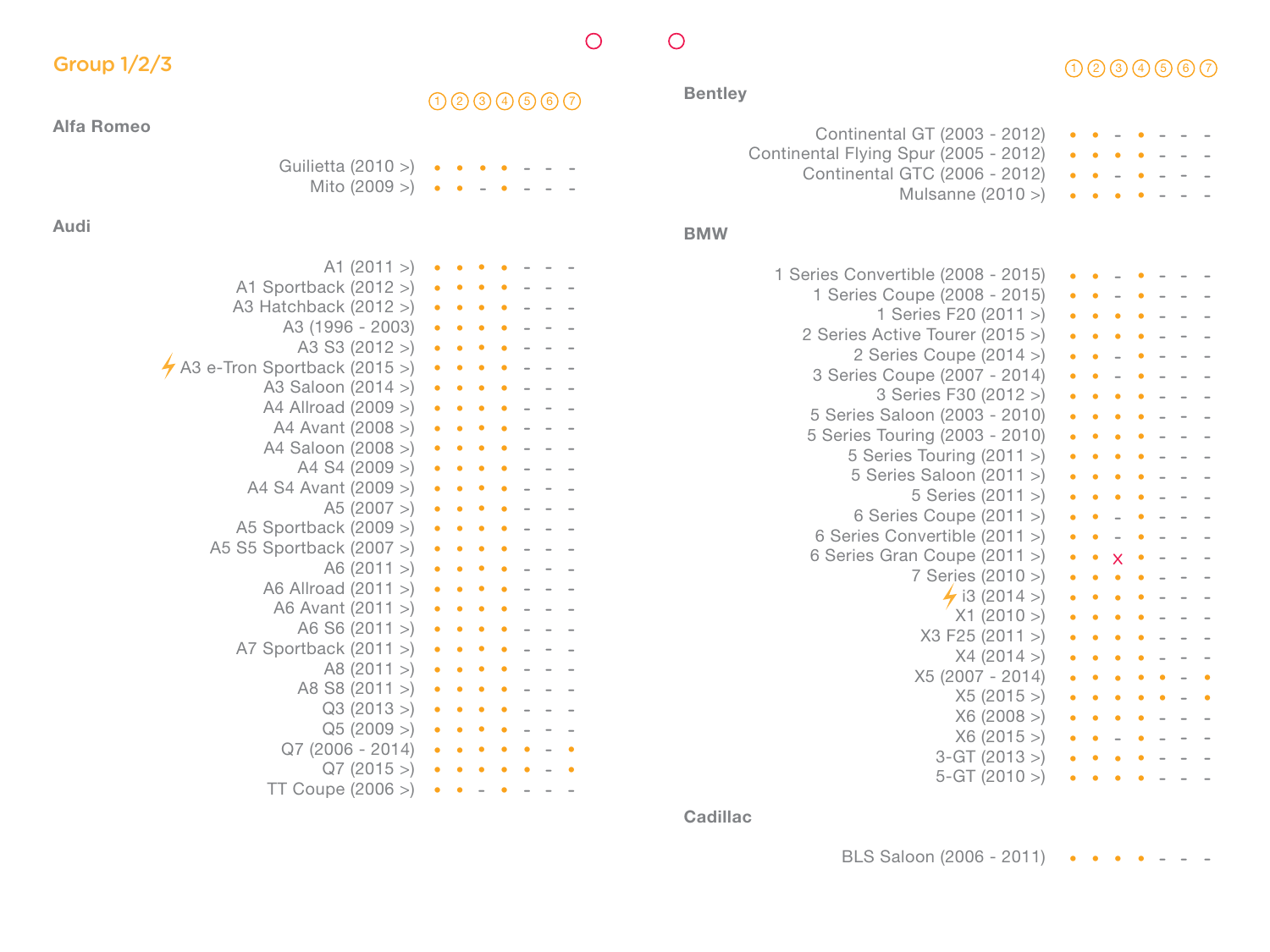

Duster  $(2012 >) \cdot \cdot \cdot \cdot \cdot$ Sandero (2013 >)  $\cdot \cdot \cdot \cdot$  - - -

Civic  $(2012 >)$  . . . . . . Civic (2006 - 2011)  $\cdot \cdot \cdot \cdot$   $\cdot$   $\cdot$   $\cdot$   $\cdot$   $\cdot$   $\cdot$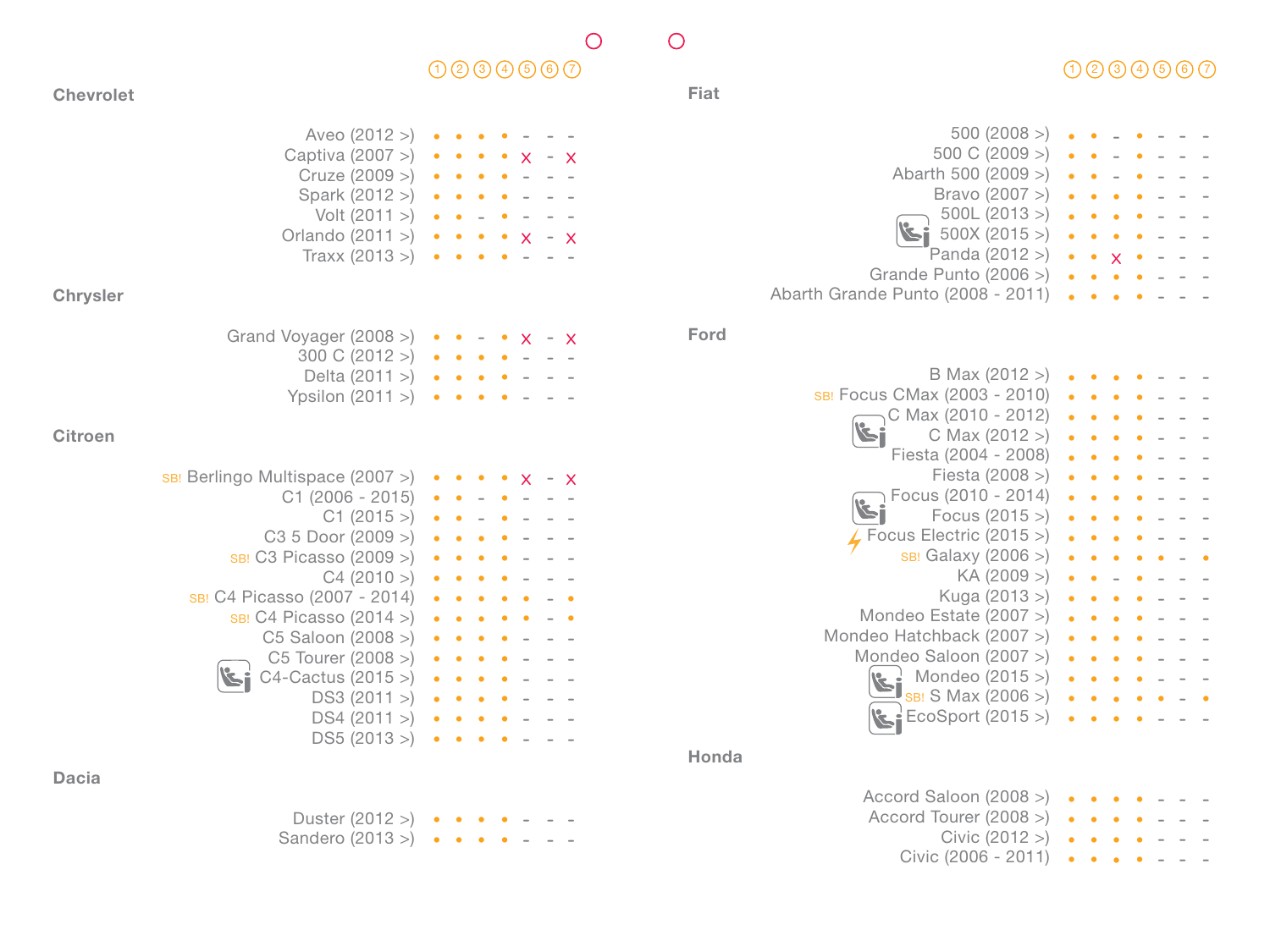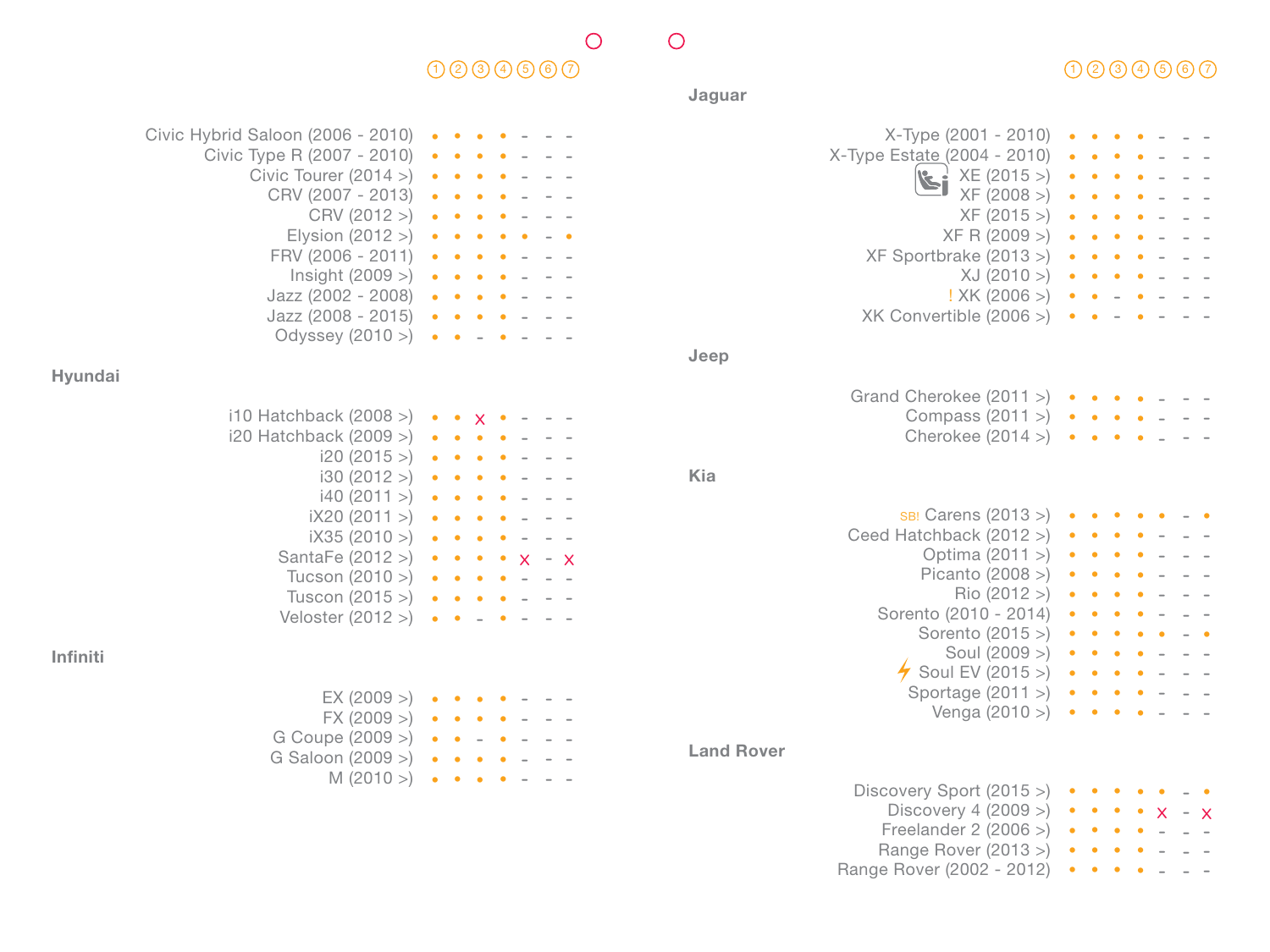|                                                                                            |         |  |  |  | ◯                                                                    |        |  |  |
|--------------------------------------------------------------------------------------------|---------|--|--|--|----------------------------------------------------------------------|--------|--|--|
|                                                                                            | ののののののの |  |  |  |                                                                      | ⊕©®®®® |  |  |
|                                                                                            |         |  |  |  | Mercedes-Benz                                                        |        |  |  |
| $2012$ $\bullet$ $\bullet$ $\bullet$ $\bullet$ $\bullet$ $\circ$ $\circ$                   |         |  |  |  | A Class (2005 - 2012) _                                              |        |  |  |
| 013>) • • • • x - x                                                                        |         |  |  |  | A Class (2013 >) $\bullet \bullet \bullet \bullet \bullet$           |        |  |  |
| $011 > 0$ $\bullet$ $\bullet$ $\bullet$ $\bullet$ $\bullet$                                |         |  |  |  | B Class $(2012) \cdot \cdot \cdot \cdot \cdot$                       |        |  |  |
|                                                                                            |         |  |  |  | $\frac{1}{2}$ B Class EV (2015 >) $\cdot \cdot \cdot \cdot$          |        |  |  |
|                                                                                            |         |  |  |  | C Class (2008 >) $\bullet \bullet \bullet \bullet$                   |        |  |  |
|                                                                                            |         |  |  |  | C Class Estate $(2008) \cdot \cdot \cdot \cdot$                      |        |  |  |
| 012>) • • • • -                                                                            |         |  |  |  | C Class Coupe $(2011 >) \cdot \cdot \cdot$ - -                       |        |  |  |
| $010 \rightarrow$ $\bullet$ $\bullet$ $\bullet$ $\times$ $\bullet$ $\times$                |         |  |  |  | C Class Estate $(2015) \cdot \cdot \cdot \cdot \cdot$                |        |  |  |
| $011 > 0$ <b>. . . . . .</b>                                                               |         |  |  |  | CLA $(2013) \cdot \cdot \cdot \cdot \cdot$                           |        |  |  |
|                                                                                            |         |  |  |  | CLS Shootingbrake $(2012) \cdot \cdot \cdot \cdot$                   |        |  |  |
|                                                                                            |         |  |  |  | CLS Coupe $(2011 >) \cdot \cdot \cdot \cdot$                         |        |  |  |
|                                                                                            |         |  |  |  | E Class Saloon (2009 - 2012) ••••• -                                 |        |  |  |
|                                                                                            |         |  |  |  | E Class Coupe $(2009) \cdot \cdot \cdot - \cdot$                     |        |  |  |
| 011 > $\cdot \cdot \cdot$ $\cdot$                                                          |         |  |  |  | E Class Estate (2013) $\cdot \cdot \cdot \cdot$ $\cdot$              |        |  |  |
| 013>) • • • • – – –<br>013>) $\bullet \bullet \bullet \bullet \bullet$                     |         |  |  |  | E Class Saloon (2013 >) $\cdot \cdot \cdot$                          |        |  |  |
| $2012$ $\cdot\cdot\cdot$ $\cdot$ $\cdot$ $-$                                               |         |  |  |  | GL Class (2006 - 2012) $\cdot \cdot \cdot \cdot$                     |        |  |  |
|                                                                                            |         |  |  |  | GL Class (2012 >) $\bullet \bullet \bullet \bullet \bullet$          |        |  |  |
| 014>) • • • • – – –<br>010>) $\bullet$ $\bullet$ $\bullet$ $\bullet$ $\bullet$ $\sim$ $\,$ |         |  |  |  | M/ML Class (2005 - 2012) $\bullet \bullet \bullet \bullet$           |        |  |  |
|                                                                                            |         |  |  |  | M/ML Class (2012 >) $\cdot \cdot \cdot$ $\cdot$                      |        |  |  |
|                                                                                            |         |  |  |  | R Class (2006 - 2012) • • • • x -                                    |        |  |  |
|                                                                                            |         |  |  |  | S Class (2006 - 2013) ••••• -                                        |        |  |  |
| 011>) • • • • • – – –                                                                      |         |  |  |  | S Class (2015 >) $\bullet \bullet \bullet \bullet$ -                 |        |  |  |
| $2011$ $\bullet$ $\bullet$ $\bullet$ $\bullet$ $\bullet$ $\circ$                           |         |  |  |  | SL Class $(2012)$ $\bullet$ $\quad  \quad -$                         |        |  |  |
| $2015$ $\cdot\cdot\cdot$ $\cdot$ $\cdot$                                                   |         |  |  |  | SLK $(2011 >) \bullet - - - - - -$                                   |        |  |  |
| $015 > 0$ $\bullet$ $\bullet$ $\bullet$ $\bullet$ $\bullet$                                |         |  |  |  | V Class (2015 >) $\cdot \cdot \cdot \cdot \cdot$                     |        |  |  |
| $2013$ $\cdot\cdot\cdot$ $\cdot$ $\cdot$ $ -$                                              |         |  |  |  |                                                                      |        |  |  |
| $2013$ $\bullet$ $\bullet$ $\bullet$ $\bullet$ $\bullet$ $\cdot$ $\cdot$                   |         |  |  |  | Mini                                                                 |        |  |  |
|                                                                                            |         |  |  |  |                                                                      |        |  |  |
| $2010$ $\bullet$ $\bullet$ $\bullet$ $\bullet$ $\bullet$ $\circ$ $\circ$                   |         |  |  |  | Mini (Cooper) Hatchback (2006 - 2014) $\cdot \cdot$ - $\cdot$ -      |        |  |  |
| $2012$ $\bullet$ $\bullet$ $\bullet$ $\bullet$ $\bullet$ $\bullet$ $\bullet$               |         |  |  |  | Mini (Cooper) Hatchback (2014 $>$ ) $\cdot \cdot$ - $\cdot$ -        |        |  |  |
| $2012$ $\bullet$ $\bullet$ $\bullet$ $\bullet$ $\bullet$ $\circ$ $\circ$                   |         |  |  |  | Mini Coupe $(2009) \cdot - - -$                                      |        |  |  |
| $2009$ $\bullet$ $\bullet$ $\bullet$ $\bullet$ $\bullet$ $\circ$ $\circ$                   |         |  |  |  | Mini Countryman $(2010) \rightarrow \bullet \bullet \bullet \bullet$ |        |  |  |
| $013 > 0$ $\bullet$ $\bullet$ $\bullet$ $\bullet$ $\bullet$ $\bullet$ $\bullet$            |         |  |  |  | Mini Paceman $(2013)$                                                |        |  |  |
|                                                                                            |         |  |  |  | Mini 5dr (2015 >) $\cdot \cdot \cdot$ $\cdot$                        |        |  |  |
| $012 > 0$ $\bullet$ $\bullet$ $\bullet$ $\bullet$ $\bullet$ $\circ$ $\circ$                |         |  |  |  |                                                                      |        |  |  |

#### Mini

| Mini (Cooper) Hatchback (2006 - 2014) $\cdot \cdot$ - $\cdot$ - - |  |  |  |
|-------------------------------------------------------------------|--|--|--|
| Mini (Cooper) Hatchback $(2014) \cdot \cdot \cdot$ - - -          |  |  |  |
| Mini Coupe $(2009) \cdot - - - - -$                               |  |  |  |
| Mini Countryman $(2010) \cdot \cdot \cdot \cdot \cdot$            |  |  |  |
| Mini Paceman $(2013)$                                             |  |  |  |
| Mini 5dr (2015 >) $\bullet \bullet \bullet \bullet$ $\bullet$     |  |  |  |

| Range Rover Sport (2005 - 2012) • • • • - - -                    |  |  |  |  |
|------------------------------------------------------------------|--|--|--|--|
| Range Rover Sport (2013 >) $\cdot \cdot \cdot \cdot \cdot x - x$ |  |  |  |  |
| Range Rover Evoque (2011 >) $\cdot \cdot \cdot \cdot$ - - -      |  |  |  |  |

#### Lancia

| Thema $(2012) \cdot \cdot \cdot \cdot \cdot$                                 |  |  |  |  |
|------------------------------------------------------------------------------|--|--|--|--|
| Voyager $(2010) \cdot \cdot \cdot - \cdot \times \cdot \times$               |  |  |  |  |
| Delta $(2011) \rightarrow \rightarrow \rightarrow \rightarrow \rightarrow -$ |  |  |  |  |
| Ypsilon (2012 >) $\bullet \bullet \bullet \bullet \bullet - -$               |  |  |  |  |

#### Lexus

CT (20 GS (20  $\frac{4}{15}$  GSh (2013 >)<br>IS Saloon (2005 - 2012)<br>NX (2014 >)<br>RX (2010 >)

#### Mazda

| $CX-5 (2011)$             |  |  |  |  |
|---------------------------|--|--|--|--|
| CX-7 (2007 - 2011)        |  |  |  |  |
| Mazda 2 (2009 - 2015)     |  |  |  |  |
| Mazda 2 (2015 >)          |  |  |  |  |
| 3 Hatchback (2009 - 2013) |  |  |  |  |
| 3 Saloon (2009 - 2013)    |  |  |  |  |
| 3 Hatchback (2014 >)      |  |  |  |  |
| $5(2005 - 2010)$          |  |  |  |  |
| 6 Estate (2008 - 2012)    |  |  |  |  |
| 6 Hatchback (2007 - 2012) |  |  |  |  |
| 6 Saloon (2007 - 2009)    |  |  |  |  |
| 6 Saloon (2013 >)         |  |  |  |  |
| 6 Estate (2012 >)         |  |  |  |  |

## $\overline{\partial}$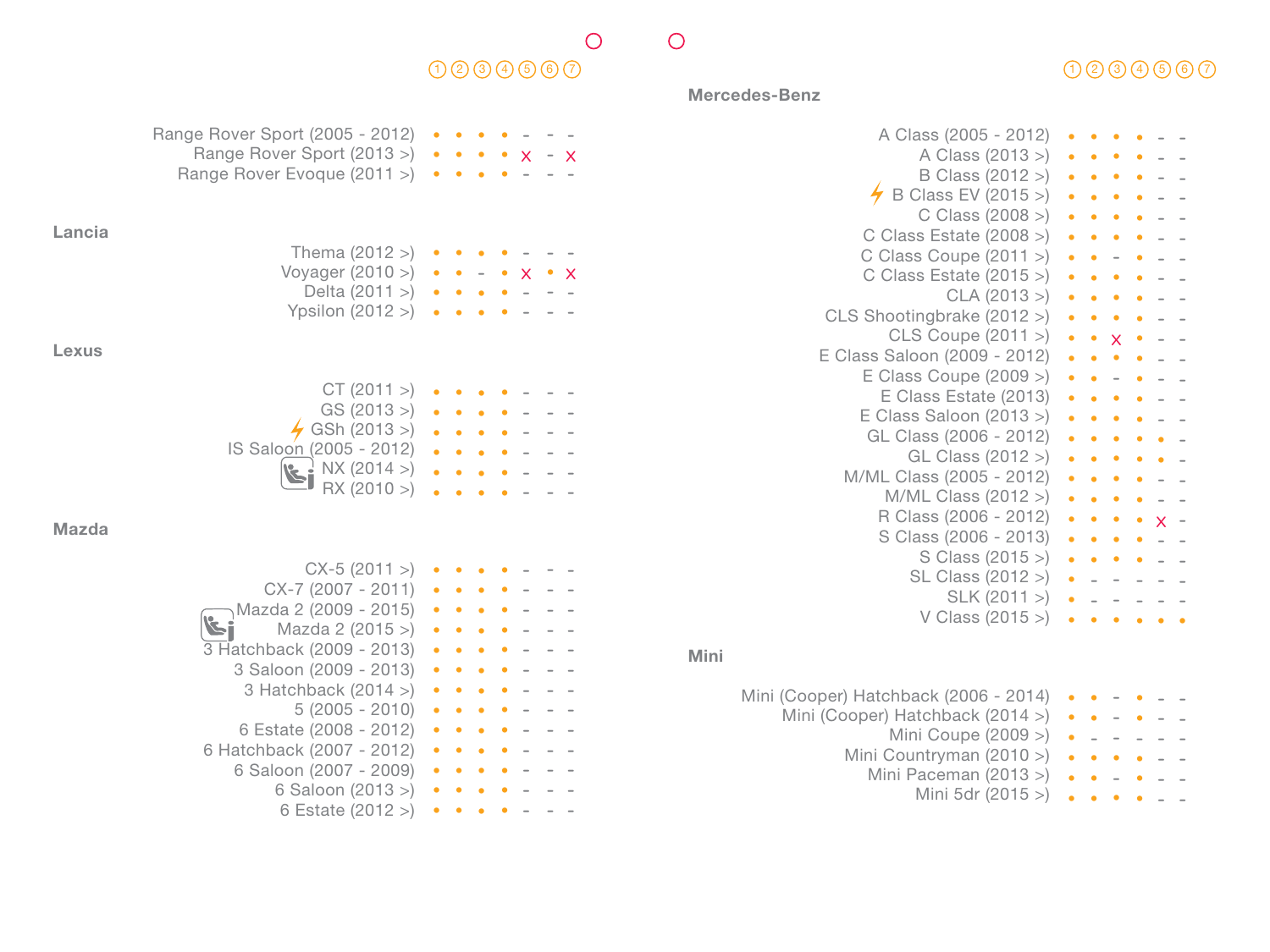| 0000000                                                                                                                                                                                                                                                                                                                                                                                                                                                                                                                                                            | (0.200000000)                                                                                                                                                                                                                                                                                                                                                                                                                                |
|--------------------------------------------------------------------------------------------------------------------------------------------------------------------------------------------------------------------------------------------------------------------------------------------------------------------------------------------------------------------------------------------------------------------------------------------------------------------------------------------------------------------------------------------------------------------|----------------------------------------------------------------------------------------------------------------------------------------------------------------------------------------------------------------------------------------------------------------------------------------------------------------------------------------------------------------------------------------------------------------------------------------------|
|                                                                                                                                                                                                                                                                                                                                                                                                                                                                                                                                                                    |                                                                                                                                                                                                                                                                                                                                                                                                                                              |
| Mitsubishi                                                                                                                                                                                                                                                                                                                                                                                                                                                                                                                                                         |                                                                                                                                                                                                                                                                                                                                                                                                                                              |
| $\text{ASK (2010)}$<br>Colt (2007 - 2013) $\bullet \bullet \bullet \bullet \bullet \bullet$ -<br>Lancer (2008 - 2011) $\cdot \cdot \cdot \cdot$ - - -<br>Lancer Sportback (2008 - 2011) $\cdot \cdot \cdot \cdot$ - - -<br>Lancer Ralliart (2009 - 2011) $\cdot \cdot \cdot \cdot$ - - - -<br>Outlander (2007 - 2013) $\cdot \cdot \cdot \cdot$ - - -<br>Outlander $(2013) \cdot \cdot \cdot \cdot \cdot$ - - -<br>$\bigtriangledown$ Outlander PHEV (2015 >) $\cdot \cdot \cdot \cdot$ - - -<br>Shogun (2007 >) $\bullet \bullet \bullet \bullet \bullet \bullet$ | Insignia Saloon (2009 >) $\cdot \cdot \cdot \cdot$ - - -<br>Insignia Sports Tourer (2009 >) $\cdot \cdot \cdot \cdot$ - - -<br>Karl (2015 >) • • $x$ • - - -<br>Meriva (2010 >) $\bullet \bullet \bullet \bullet - -$<br>Mokka $(2013) \cdot \cdot \cdot \cdot \cdot$ - - -<br>Zafira (2005 - 2014) $\cdot \cdot \cdot \cdot \cdot$ - $\cdot$<br>Zafira Tourer (2014 >) $\bullet \bullet \bullet \bullet \bullet \bullet \bullet$<br>Peugeot |
| Nissan                                                                                                                                                                                                                                                                                                                                                                                                                                                                                                                                                             | $107(2005 - 2014) \cdot \cdot \cdot$ - - - -                                                                                                                                                                                                                                                                                                                                                                                                 |
|                                                                                                                                                                                                                                                                                                                                                                                                                                                                                                                                                                    | $108(2015) \cdot \cdot \cdot - \cdot -$                                                                                                                                                                                                                                                                                                                                                                                                      |
| Juke $(2010) \rightarrow \rightarrow \rightarrow \rightarrow \rightarrow -$                                                                                                                                                                                                                                                                                                                                                                                                                                                                                        | 207 3dr (2006 - 2012) • • • • - - -                                                                                                                                                                                                                                                                                                                                                                                                          |
| Micra $(2011) \cdot \cdot \cdot \cdot \cdot$                                                                                                                                                                                                                                                                                                                                                                                                                                                                                                                       | 207 5dr (2006 - 2012) $\bullet \bullet \bullet \bullet \bullet \bullet$ -                                                                                                                                                                                                                                                                                                                                                                    |
| Note (2006 - 2013) $\cdot \cdot \cdot$ $\cdot$ - - -                                                                                                                                                                                                                                                                                                                                                                                                                                                                                                               | $207$ SW (2007 - 2012) $\bullet \bullet \bullet \bullet \bullet$ - - -                                                                                                                                                                                                                                                                                                                                                                       |
| Note $(2014) \cdot \cdot \cdot \cdot \cdot$                                                                                                                                                                                                                                                                                                                                                                                                                                                                                                                        | $2008(2013>)$ $\bullet$ $\bullet$ $\bullet$ $\bullet$ $\bullet$ $\bullet$ $\bullet$                                                                                                                                                                                                                                                                                                                                                          |
| Qashqai+2 (2008 - 2015) ••••• x - x                                                                                                                                                                                                                                                                                                                                                                                                                                                                                                                                | 208 3dr (2013 >) $\cdot \cdot \cdot \cdot$ - - - -                                                                                                                                                                                                                                                                                                                                                                                           |
| Qashqai (2014 >) $\cdot \cdot \cdot$ $\cdot$ - - -                                                                                                                                                                                                                                                                                                                                                                                                                                                                                                                 | $2085$ dr (2013 >) $\bullet \bullet \bullet \bullet - -$                                                                                                                                                                                                                                                                                                                                                                                     |
| Quest MPV (2012 >) $\bullet \bullet - \bullet \bullet - \bullet$                                                                                                                                                                                                                                                                                                                                                                                                                                                                                                   | 307 (2001 - 2007) $\bullet \bullet \bullet \bullet \bullet \bullet$ -                                                                                                                                                                                                                                                                                                                                                                        |
| Pulsar (2015 >) $\bullet \bullet \bullet \bullet \bullet - -$                                                                                                                                                                                                                                                                                                                                                                                                                                                                                                      | 307 Estate (2002 - 2007) $\cdot \cdot \cdot \cdot$ - - -                                                                                                                                                                                                                                                                                                                                                                                     |
| X-Trail (2007 - 2015) $\cdot \cdot \cdot \cdot$ $\cdot$ - - -                                                                                                                                                                                                                                                                                                                                                                                                                                                                                                      | 308 Hatchback (2007 - 2014) • • • • - - -                                                                                                                                                                                                                                                                                                                                                                                                    |
| X-Trail (2015 >) $\cdot \cdot \cdot \cdot \cdot$ - - -                                                                                                                                                                                                                                                                                                                                                                                                                                                                                                             | $308$ SW (2008 >) $\bullet \bullet \bullet \bullet \bullet - -$                                                                                                                                                                                                                                                                                                                                                                              |
| Opel                                                                                                                                                                                                                                                                                                                                                                                                                                                                                                                                                               | $308 (2014 >) \cdot \cdot \cdot \cdot \cdot$ - - -                                                                                                                                                                                                                                                                                                                                                                                           |
|                                                                                                                                                                                                                                                                                                                                                                                                                                                                                                                                                                    | SB! 3008 (2009 >) $\bullet \bullet \bullet \bullet - -$                                                                                                                                                                                                                                                                                                                                                                                      |
| Adam (2013 >) $\cdot \cdot$ $\cdot$ $\cdot$ $\cdot$ $\cdot$ $\cdot$ $\cdot$ $\cdot$                                                                                                                                                                                                                                                                                                                                                                                                                                                                                |                                                                                                                                                                                                                                                                                                                                                                                                                                              |
| Agila (2008 >) $\cdot \cdot \cdot$ $\cdot$ $\cdot$ - - -                                                                                                                                                                                                                                                                                                                                                                                                                                                                                                           | 508 SW (2011 >) $\cdot \cdot \cdot \cdot$ - - -                                                                                                                                                                                                                                                                                                                                                                                              |
| $\frac{1}{2}$ Ampera (2011 >) • • - • - - -                                                                                                                                                                                                                                                                                                                                                                                                                                                                                                                        | 508 RXH (2013 >) $\bullet \bullet \bullet \bullet \bullet \bullet$                                                                                                                                                                                                                                                                                                                                                                           |
| Antara (2007 - 2015) $\bullet \bullet \bullet \bullet \bullet \bullet$                                                                                                                                                                                                                                                                                                                                                                                                                                                                                             | SB! 5008 (2011 >) $\bullet \bullet \bullet \bullet \bullet \bullet \bullet$                                                                                                                                                                                                                                                                                                                                                                  |
| Astra 5dr (2010 >) $\bullet \bullet \bullet \bullet \bullet \bullet$                                                                                                                                                                                                                                                                                                                                                                                                                                                                                               | RCZ (2011 >) $\cdot \cdot$ - $\cdot$ - - -                                                                                                                                                                                                                                                                                                                                                                                                   |
| Astra Estate (2010 >) $\cdot \cdot \cdot \cdot$ - - -                                                                                                                                                                                                                                                                                                                                                                                                                                                                                                              |                                                                                                                                                                                                                                                                                                                                                                                                                                              |
| Astra GTC (2011 >) $\cdot \cdot \cdot$ x $\cdot$ - - -                                                                                                                                                                                                                                                                                                                                                                                                                                                                                                             | Porsche                                                                                                                                                                                                                                                                                                                                                                                                                                      |
| Astra $(2015) \cdot \cdot \cdot \cdot \cdot$                                                                                                                                                                                                                                                                                                                                                                                                                                                                                                                       |                                                                                                                                                                                                                                                                                                                                                                                                                                              |
| Corsa 3dr Hatchback (2006 - 2015)                                                                                                                                                                                                                                                                                                                                                                                                                                                                                                                                  | Cayenne (2011 >) $\bullet \bullet \bullet \bullet - -$<br>$\frac{1}{2}$ Cayenne E-Hybrid (2015 >) $\cdot \cdot \cdot \cdot$ - - -                                                                                                                                                                                                                                                                                                            |
| Corsa 5dr Hatchback (2006 - 2015)                                                                                                                                                                                                                                                                                                                                                                                                                                                                                                                                  | Panamera (2011 >) $\cdot \cdot$ - $\cdot$ - - -                                                                                                                                                                                                                                                                                                                                                                                              |
| Corsa 5dr(2015 >) $\bullet \bullet \bullet \bullet \bullet \bullet$                                                                                                                                                                                                                                                                                                                                                                                                                                                                                                | $\frac{1}{2}$ Panamera E-Hybrid (2015 >) • • - • - - -                                                                                                                                                                                                                                                                                                                                                                                       |
| Corsa VXR (2007 >) $\bullet \bullet \bullet \bullet \bullet \bullet$                                                                                                                                                                                                                                                                                                                                                                                                                                                                                               |                                                                                                                                                                                                                                                                                                                                                                                                                                              |
| Insignia Hatchback (2009 >) $\cdot \cdot \cdot$ $\cdot$ $\cdot$ $\cdot$ $\cdot$ $\cdot$ $\cdot$                                                                                                                                                                                                                                                                                                                                                                                                                                                                    |                                                                                                                                                                                                                                                                                                                                                                                                                                              |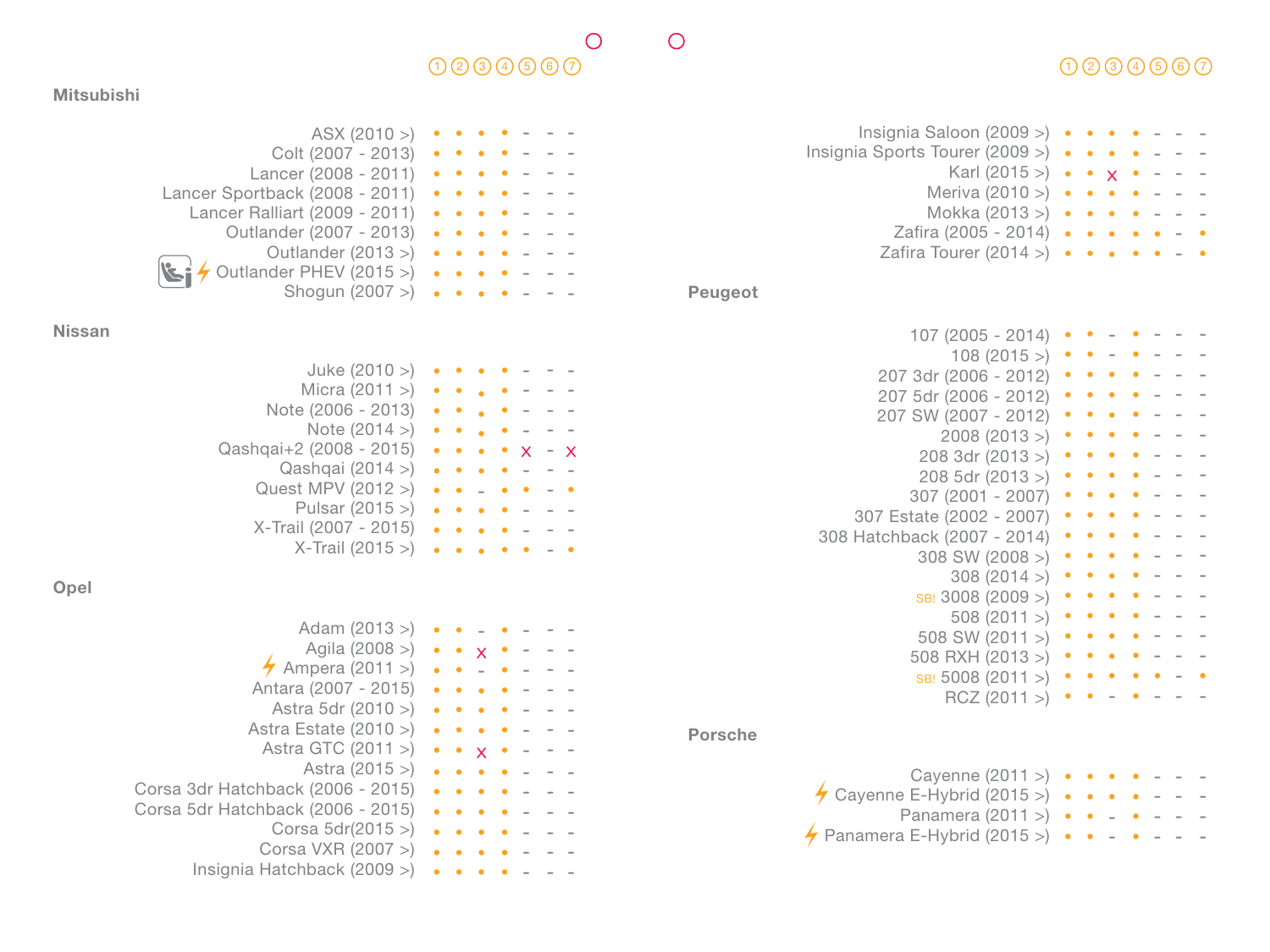|                                                                                                                                                                                                                                                                                                                                                                                                                                                                                                                                                                                                                                                                                               | WYYYY©                                                                                                                                                                                                                                                    | WYYYY©                                                                                                                                                                                                                                                                                                                                                                                                                                  |
|-----------------------------------------------------------------------------------------------------------------------------------------------------------------------------------------------------------------------------------------------------------------------------------------------------------------------------------------------------------------------------------------------------------------------------------------------------------------------------------------------------------------------------------------------------------------------------------------------------------------------------------------------------------------------------------------------|-----------------------------------------------------------------------------------------------------------------------------------------------------------------------------------------------------------------------------------------------------------|-----------------------------------------------------------------------------------------------------------------------------------------------------------------------------------------------------------------------------------------------------------------------------------------------------------------------------------------------------------------------------------------------------------------------------------------|
| Renault                                                                                                                                                                                                                                                                                                                                                                                                                                                                                                                                                                                                                                                                                       |                                                                                                                                                                                                                                                           |                                                                                                                                                                                                                                                                                                                                                                                                                                         |
| Clio Renault Sport (2006 - 2012) • • • • - - -<br>Clio Sport Tourer (2007 - 2012) $\cdot \cdot \cdot \cdot$ - - -                                                                                                                                                                                                                                                                                                                                                                                                                                                                                                                                                                             | Captur (2015 >) $\bullet \bullet \bullet \bullet \bullet - -$<br>Clio (2005 - 2012) $\bullet \bullet \bullet \bullet \bullet \bullet$ -<br>Clio (2013 >) $\bullet \bullet \bullet \bullet \bullet - -$<br>Kadjar (2015 >) $\cdot \cdot \cdot \cdot$ - - - | Leon Hatchback (2005 - 2012) $\cdot \cdot \cdot \cdot$ - - -<br>Leon (2013 >) $\bullet \bullet \bullet \bullet - - -$<br>Mii (2011 >) • • $\times$ • – – –<br>Toledo (2013 >) $\cdot \cdot \cdot \cdot$ - - -<br>Skoda                                                                                                                                                                                                                  |
| Laguna (2008 - 2012) $\cdot \cdot \cdot \cdot$ - - -<br>Laquna Sport Tourer (2008 - 2012) $\cdot \cdot \cdot \cdot$ - - - -<br>SB! Megane Hatchback $(2008) \cdot \cdot \cdot \cdot \cdot$<br>Megane Sport Tourer (2009 >) $\cdot \cdot \cdot \cdot$ - - -<br>Modus (2004 - 2012) $\cdot \cdot \cdot \cdot$ - - -<br>Grand Modus (2008 - 2012) ••••• - - -<br>Twingo (2007 - 2014) $\bullet \bullet - \bullet -$                                                                                                                                                                                                                                                                              | SB! Scenic $(2009 >) \cdot \cdot \cdot \cdot \cdot \times$ - X<br>Twingo $(2015) \cdot \cdot \cdot - \cdot -$                                                                                                                                             | Citigo (2012 >) $\bullet \bullet x \bullet - -$<br>Fabia Estate Combi (2008 >) $\cdot \cdot \cdot$ $\cdot$ - - -<br>Fabia Hatchback (2007 >) $\cdot \cdot \cdot \cdot$ - - -<br>Octavia Estate Combi (2005 - 2013) •••••• -<br>Octavia Hatchback (2004 - 2012) ••••• - - -<br>Octavia Scout (2007 - 2013) • • • • - - -<br>Octavia Hatchback (2013 >) $\cdot \cdot \cdot \cdot$ - - -<br>Rapid (2013 >) $\cdot \cdot \cdot \cdot$ - - - |
| Saab<br>9-3 Sport Wagon (2005 - 2012) ••••• - - -<br>$9-3$ X (2009 - 2012) $\bullet \bullet \bullet \bullet \bullet$ - - -<br>9-5 Estate (2005 - 2010) $\cdot \cdot \cdot \cdot$ - - - -                                                                                                                                                                                                                                                                                                                                                                                                                                                                                                      | $9-3(2002 - 2012) \cdot \cdot \cdot \cdot \cdot$<br>$9-5(2011 - 2012) \cdot \cdot \cdot \cdot \cdot$                                                                                                                                                      | Roomster (2006 >) $\cdot \cdot \cdot \cdot$ - - -<br>Superb Combi Estate (2008 >) $\cdot \cdot \cdot \cdot$ - - -<br>Superb $(2008 >) \cdot \cdot \cdot \cdot \cdot$ - - -<br>Superb (2015 >) $\bullet \bullet \bullet \bullet \bullet \bullet$ - - - - - Yeti (2009 >) $\bullet \bullet \bullet \bullet \bullet \bullet$ - - - -<br>Smart                                                                                              |
| Seat                                                                                                                                                                                                                                                                                                                                                                                                                                                                                                                                                                                                                                                                                          |                                                                                                                                                                                                                                                           | For Two Coupe (2007 >) $\bullet$ - - - - - -<br>FourFour (2015 >) $\bullet \bullet - \bullet -$                                                                                                                                                                                                                                                                                                                                         |
| SB! Alhambra (2010 >) $\cdot \cdot \cdot \cdot \cdot$ x - x<br>Altea (2004 - 2011) $\cdot \cdot \cdot \cdot$ - - -<br>Altea XL (2007 - 2011) $\bullet \bullet \bullet \bullet \bullet \bullet$ -<br>Altea Freetrack4 (2007 - 2009) • • • • - - -<br>Arosa (1997 - 2004) $\bullet$ $\bullet$ - $\bullet$ - - -<br>Exeo (2008 - 2014) $\bullet \bullet \bullet \bullet \bullet \bullet$<br>Exeo ST Estate (2008 - 2014) ••••• - - -<br>Ibiza Cupra (2009 >) $\cdot \cdot \cdot \cdot$ - - -<br>Ibiza Hatchback (2008 - 2013) $\cdot \cdot \cdot \cdot$ - - -<br>Leon Cupra (2007 - 2011) $\cdot \cdot \cdot \cdot$ - - -<br>Leon FR (2006 - 2012) $\bullet \bullet \bullet \bullet \bullet$ - - | Ibiza FR (2009 >) $\bullet \bullet \bullet \bullet - -$                                                                                                                                                                                                   | Suzuki<br>Alto $(2009) \cdot \cdot \cdot - \cdot -$<br>Grand Vitara (2006 >) $\bullet \bullet \bullet \bullet \bullet - -$<br>Splash (2008 >) • • $x \cdot - -$<br>Swift Sport (2011 >) $\cdot \cdot \cdot \cdot$ - - -<br>$SX-4 (2006>)$<br>SX-4 Saloon (2009 >) $\bullet \bullet \bullet \bullet \bullet - -$                                                                                                                         |

 $O$   $O$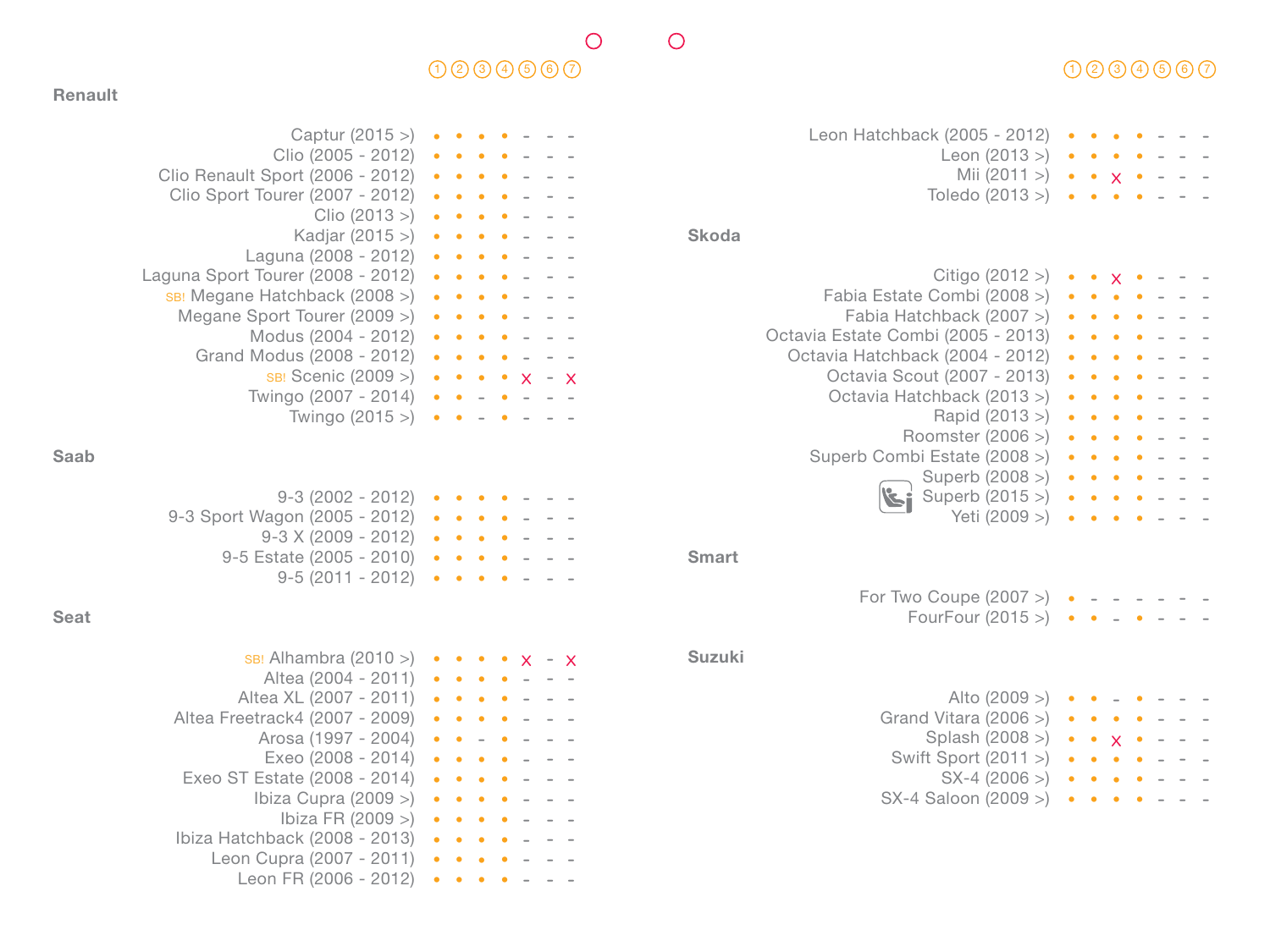|                                                          |  | 00000006 |  |  |
|----------------------------------------------------------|--|----------|--|--|
| Astra GTC (2011 >) $\cdot \cdot \cdot$ x $\cdot$ - - -   |  |          |  |  |
| Astra (2015 >) $\cdot \cdot \cdot \cdot$ - - -           |  |          |  |  |
| Corsa D (2007 >) $\bullet \bullet \bullet \bullet - -$   |  |          |  |  |
| Corsa 3dr Hatchback (2006 - 2015) • • • • - - -          |  |          |  |  |
| Corsa 5dr Hatchback (2006 - 2015) ••••• - -              |  |          |  |  |
| Corsa 5dr (2015 >) $\cdot \cdot \cdot \cdot$ - - -       |  |          |  |  |
| Corsa VXR (2007 >) $\bullet \bullet \bullet \bullet - -$ |  |          |  |  |

#### Toyota

Vauxhall

| BRZ (2012 >)                      | ٠ |   |           |   |                |  |
|-----------------------------------|---|---|-----------|---|----------------|--|
| Forester $(2013)$                 |   |   | ۰         | ۰ |                |  |
| Impreza 5dr (2007 - 2012)         | ٠ | ٠ | $\bullet$ | ٠ |                |  |
| Impreza 5 Door $(2013)$           | ۰ |   | $\bullet$ | ۰ |                |  |
| Legacy $(2012)$                   |   |   | ٠         | ٠ |                |  |
| Outback (2012 >)                  |   |   |           |   |                |  |
| XV Hatchback (2011 >)             |   |   |           |   |                |  |
|                                   |   |   |           |   |                |  |
|                                   |   |   |           |   |                |  |
|                                   |   |   |           |   |                |  |
|                                   |   |   |           |   |                |  |
| Auris (2007 - 2012)               |   |   |           |   |                |  |
| Auris (2013 >)                    |   |   |           |   |                |  |
| Avensis Hatchback (2003 - 2011)   |   |   |           |   |                |  |
| Avensis Tourer (2009 >)           |   |   |           |   |                |  |
| Aygo (2005 - 2014)                |   |   |           | ٠ |                |  |
| Aygo $(2014)$                     |   |   |           |   |                |  |
| EZ MPV (2013 >)                   |   |   |           |   |                |  |
| GT86 (2012>)                      |   |   |           |   |                |  |
| Highlander $(2013)$               | ۰ |   |           |   |                |  |
| Land Cruiser (2003 - 2009)        |   |   |           | ۰ |                |  |
| Land Cruiser (2009 >)             | ۰ |   | ٠         | ۰ |                |  |
| ◆ Prius (2004 - 2010)             | ۰ |   | ٠         | ۰ |                |  |
| $\frac{1}{2}$ Prius (2010 >)      | ٠ |   | ٠         | ۰ |                |  |
| $\frac{1}{2}$ Prius PHEV (2015 >) | ۰ |   | ٠         | ۰ |                |  |
| <b>4</b> Prius Plus + $(2012 >)$  | ٠ |   | ٠         | ٠ |                |  |
| Rav 4 MK3 (2006 - 2011)           | ٠ |   | ٠         | ٠ | $\overline{a}$ |  |
| RAV4 (2013 >)                     | ٠ |   | ٠         | ö |                |  |
| SB! Verso (2009 - 2012)           | ٠ | ٠ | ٠         | ٠ | $\overline{a}$ |  |
| SB! Verso $(2013)$                | ٠ | ٠ | ٠         | ٠ |                |  |
| Yaris Hatchback (2011 >)          | ٠ |   |           |   |                |  |
|                                   |   |   |           |   |                |  |
|                                   |   |   |           |   |                |  |
| Adam $(2013)$                     |   |   |           | ٠ |                |  |
| Agila (2008 >)                    | ۰ | ٠ | ×         | ۰ | $\overline{a}$ |  |
| Ampera (2011)                     | ٠ |   |           | ٠ |                |  |
| Antara (2007 - 2015)              | ۰ |   |           |   |                |  |
| Astra 5dr (2010 >)                |   |   |           |   |                |  |
|                                   | ۰ |   |           |   |                |  |
| Astra Estate (2010 >)             | ۰ | ٠ | ٠         | ٠ | $\overline{a}$ |  |

1)(2)(3)(4)(5)(6)(7

#### Volkswagen

 $\cap$ 

 $\bigcirc$ 

| ٠ |   | × |   |                |                                                                                   |
|---|---|---|---|----------------|-----------------------------------------------------------------------------------|
|   |   |   |   |                |                                                                                   |
| ٠ |   |   |   |                |                                                                                   |
| ٠ |   |   |   |                |                                                                                   |
| ٠ |   |   |   |                |                                                                                   |
|   |   |   |   |                | $\overline{a}$                                                                    |
|   |   |   |   |                |                                                                                   |
|   |   |   |   |                |                                                                                   |
|   |   |   |   |                |                                                                                   |
| ٠ |   |   |   |                |                                                                                   |
| ٠ |   | ٠ |   |                |                                                                                   |
| ۰ | ۰ | ٠ |   |                |                                                                                   |
| ٠ |   |   | ۰ |                |                                                                                   |
| ٠ |   |   |   |                |                                                                                   |
|   |   |   |   |                |                                                                                   |
|   |   |   |   |                |                                                                                   |
|   |   |   |   |                |                                                                                   |
|   |   |   |   |                |                                                                                   |
|   |   |   |   |                |                                                                                   |
|   |   |   |   |                |                                                                                   |
|   |   |   |   |                |                                                                                   |
|   |   |   |   |                |                                                                                   |
|   |   |   |   |                |                                                                                   |
|   |   |   |   |                |                                                                                   |
|   |   |   |   |                |                                                                                   |
|   |   |   |   |                |                                                                                   |
| ٠ |   |   |   |                | i.                                                                                |
| ٠ |   |   |   |                | L,                                                                                |
|   |   |   |   |                |                                                                                   |
|   |   |   |   |                |                                                                                   |
|   |   |   |   |                |                                                                                   |
|   |   |   |   |                |                                                                                   |
| ٠ | ٠ | × | ۰ | $\overline{a}$ | $\frac{1}{2} \left( \frac{1}{2} \right) = \frac{1}{2} \left( \frac{1}{2} \right)$ |
|   |   |   | × |                |                                                                                   |

#### Subaru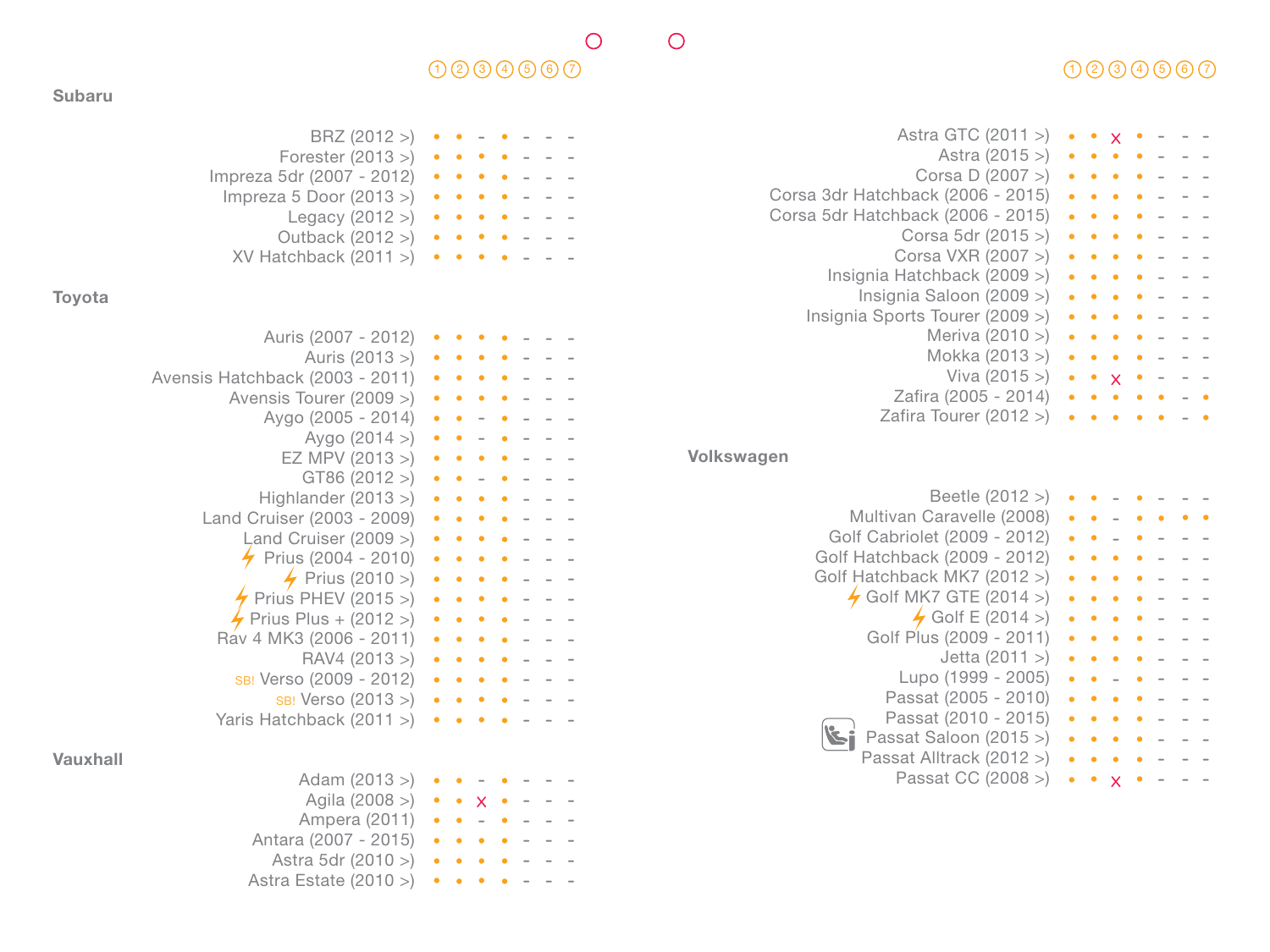



Volvo

| C30 (2007 - 2013)          |  |  |         |  |
|----------------------------|--|--|---------|--|
| S60 (2010)                 |  |  |         |  |
| S80 (2007 >)               |  |  |         |  |
| $V40 (2012 >)$ .           |  |  |         |  |
| V40 Cross Country (2013 >) |  |  |         |  |
| $V60 (2011 >)$ .           |  |  |         |  |
| ◆ V60 PHEV (2015 >)        |  |  |         |  |
| V70 (2008 >)               |  |  |         |  |
| XCGO (2008 >)              |  |  |         |  |
| XC70 (2008 >)              |  |  |         |  |
| XC90 (2003 - 2014)         |  |  | $X - X$ |  |
|                            |  |  |         |  |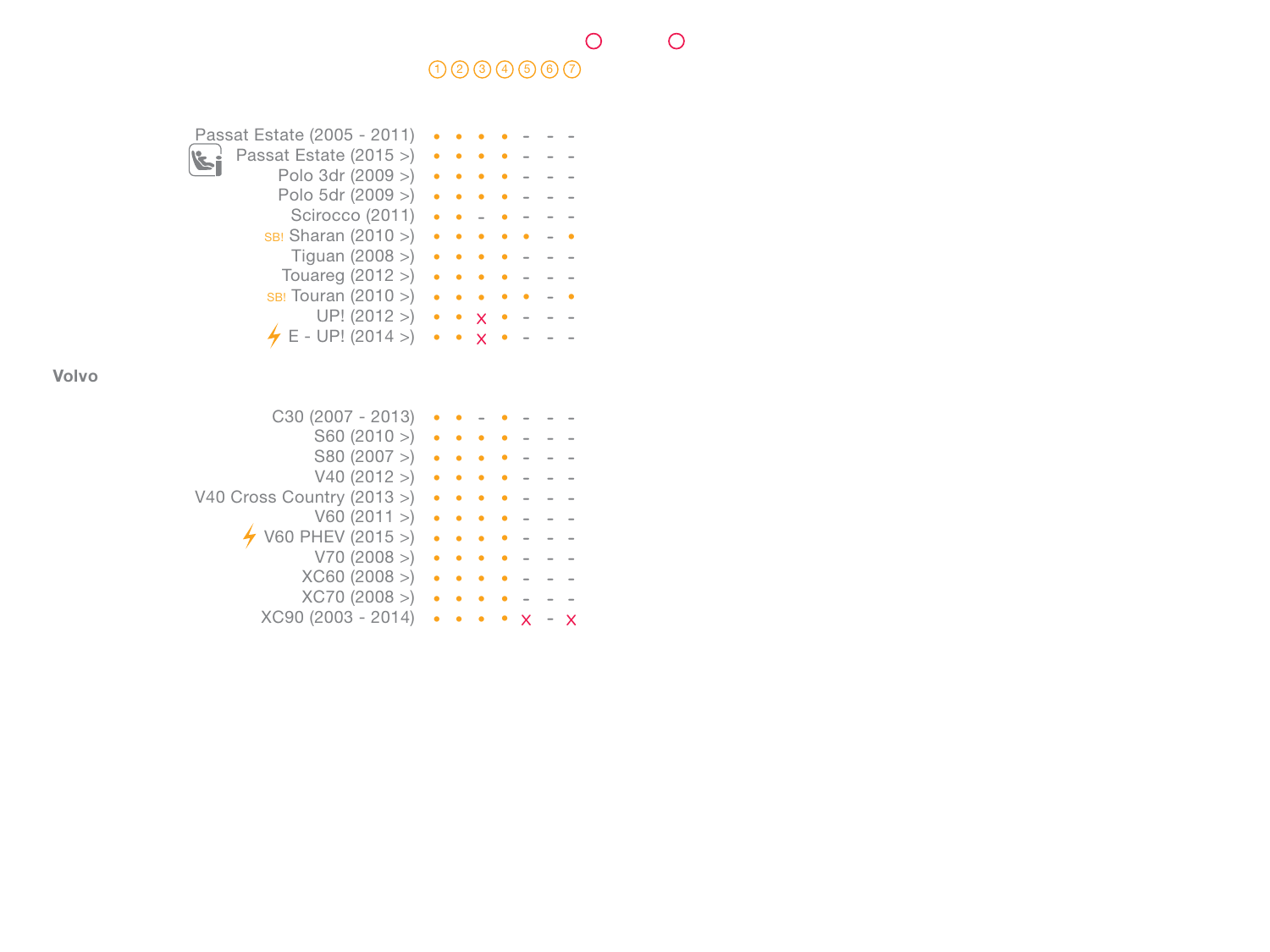